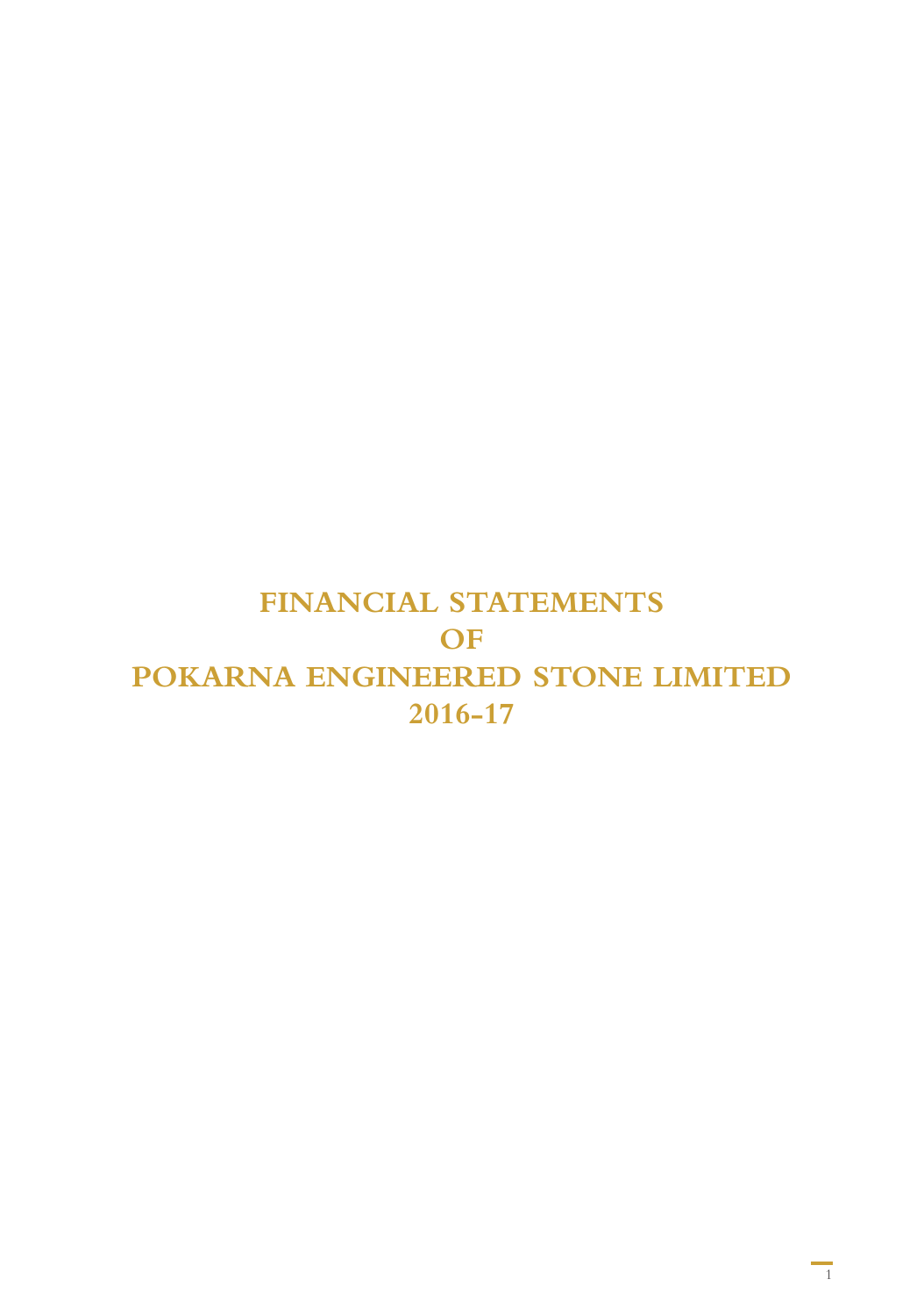# **Independent Auditors' Report**

#### **To The Members of Pokarna Engineered Stone Limited**

#### **Report on the Financial Statements**

1. We have audited the accompanying financial statements of Pokarna Engineered Stone Limited (the Company), which comprise the Balance Sheet as at March 31, 2017, the statement of Profit and Loss and the Cash Flow Statement for the year then ended, and a summary of significant accounting policies and other explanatory information.

#### **Managements Responsibility for the Financial Statements**

2. The Company's Board of Directors is responsible for the matters stated in Section 134(5) of the Companies Act, 2013 (the Act) with respect to the preparation and presentation of these financial statements that give a true and fair view of the financial position, financial performance and Cash flows of the Company in accordance with the accounting principles generally accepted in India, including the Accounting Standards specified under Section 133 of the Act, read with Rule 7 of the Companies (Accounts) Rules, 2014. This responsibility also includes maintenance of adequate accounting records in accordance with the provisions of the Act for safeguarding the assets of the Company and for preventing and detecting frauds and other irregularities; selection and application of appropriate accounting policies; making judgments and estimates that are reasonable and prudent; and design, implementation and maintenance of adequate internal financial controls, that were operating effectively for ensuring the accuracy and completeness of the accounting records, relevant to the preparation and presentation of the financial statements that give a true and fair view and are free from material misstatement, whether due to fraud or error.

#### **Auditors Responsibility**

- 3. Our responsibility is to express an opinion on these financial statements based on our audit.
- 4. We have taken into account the provisions of the Act, the accounting and auditing standards and matters which are required to be included in the audit report under the provisions of the act and rules made there under.
- 5. We conducted our audit in accordance with the Standards on Auditing specified under Section 143(10) of the Act. Those Standards require that we comply with ethical requirements and plan and perform the audit to obtain reasonable assurance about whether the financial statements are free from material misstatement.
- 6. An audit involves performing procedures to obtain audit evidence about the amounts and the disclosures in the financial statements. The procedures selected depend on the auditors judgment, including the assessment of the risks of material misstatement of the financial statements, whether due to fraud or error. In making those risk assessments, the auditor considers internal financial control relevant to the Company's preparation of the financial statements that give a true and fair view, in order to design audit procedures that are appropriate in the circumstances. An audit also includes evaluating the appropriateness of the accounting policies used and the reasonableness of the accounting estimates made by the Company's Directors, as well as evaluating the overall presentation of the financial statements.
- 7. We believe that the audit evidence we have obtained is sufficient and appropriate to provide a basis for our audit opinion on the financial statements.

#### **Opinion**

8. In our opinion and to the best of our information and according to the explanations given to us, the aforesaid financial statements give the information required by the Act in the manner so required and give a true and fair view in conformity with the accounting principles generally accepted in India, of the state of affairs of the Company as at March 31, 2017 and its Profit and its Cash Flows for the year ended on that date.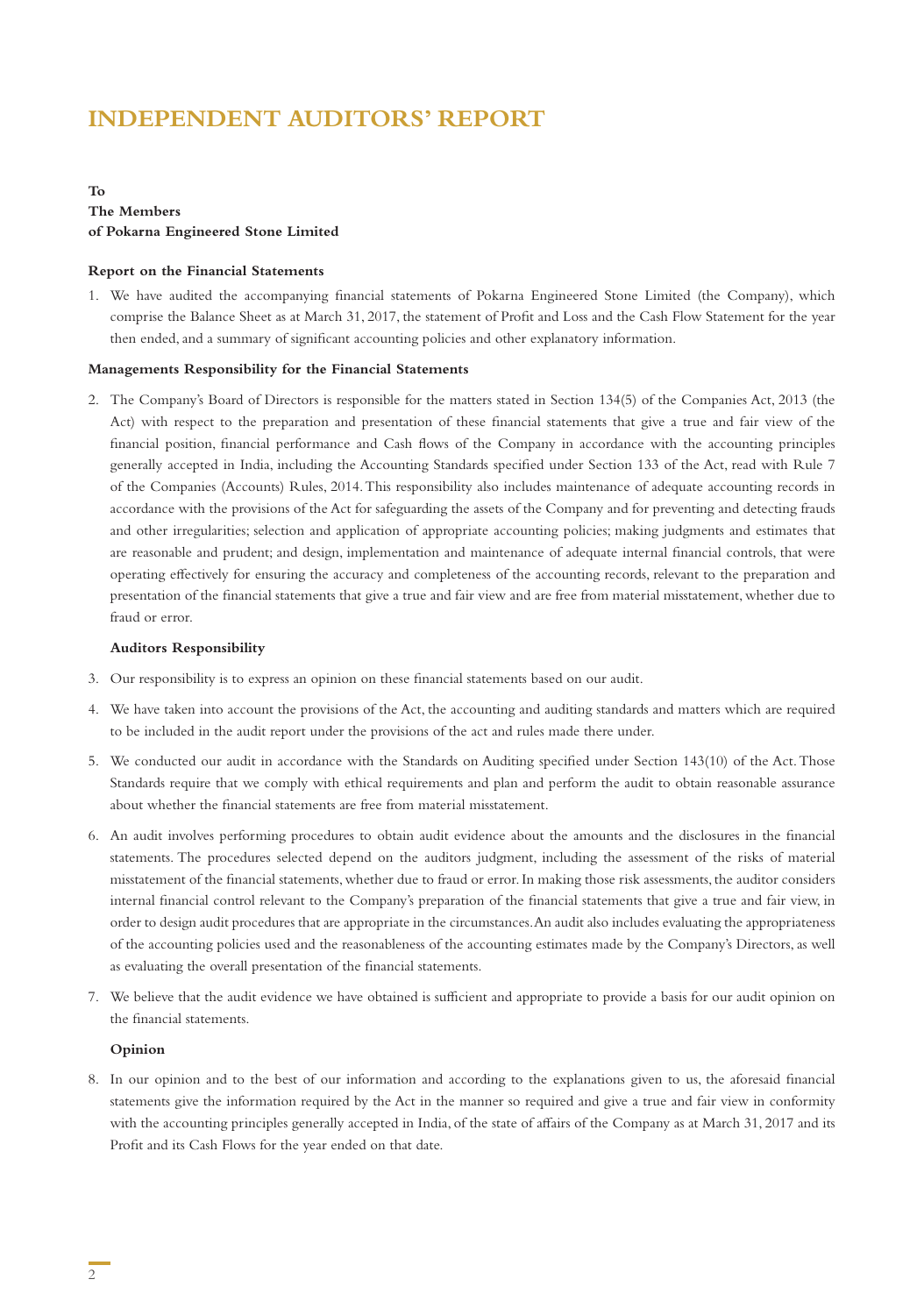#### **Report on Other Legal and Regulatory Requirements**

- 9. As required by the Companies (Auditors Report) Order, 2016, issued by the Central Government of India in terms of subsection (11) of section 143 of the Act (hereinafter referred to as the Order) and on the basis of such checks of the books and records of the Company as we considered appropriate and according to the information and explanations given to us, we give in the Annexure A, a statement on the matters specified in the paragraph 3 and 4 of the Order, to the extent applicable.
- 10. As required by Section 143 (3) of the Act, we report that
	- a) We have sought and obtained all the information and explanations which to the best of our knowledge and belief were necessary for the purposes of our audit.
	- b) In our opinion, proper books of account as required by law have been kept by the Company so far as it appears from our examination of those books.
	- c) The Balance Sheet, the Statement of Profit and Loss and the Cash Flow Statement dealt with by this Report are in agreement with the books of account.
	- d) In our opinion, the aforesaid financial statements comply with the Accounting Standards specified under Section 133 of the Act, read with Rule 7 of the Companies (Accounts) Rules, 2014.
	- e) On the basis of the written representations received from the directors as on March 31, 2017, taken on record by the Board of Directors, none of the directors is disqualified as on March 31, 2017 from being appointed as a director in terms of Section 164 (2) of the Act.
	- f) With respect to the adequacy of the internal financial controls over financial reporting of the Company and the operating effectiveness of such controls, refer to our separate report in Annexure B.
	- g) With respect to the other matters to be included in the Auditors Report in accordance with Rule 11 of the Companies (Audit and Auditors) Rules, 2014, in our opinion and to the best of our information and according to the explanations given to us
		- i. The Company has disclosed the impact of pending litigations as on 31st March 2017 on its financial position in its financial statements;
		- ii. The Company has made provision, as required under the applicable law or Accounting Standards, for material foreseeable losses, if any, on long term contracts. The Company neither entered into any derivative contract during the year nor have any outstanding derivative contract at the end of the year;
		- iii. The provisions relating to transferring amounts to Investor Education and Protection Fund is not applicable to the Company during the year.
	- h) The Company has provided requisite disclosures in its financial statements as to holdings as well as dealings in Specified Bank Notes during the period from 8 November, 2016 to 30 December, 2016 and these are in accordance with the books of accounts maintained by the Company. Refer Note.2.12.1 to the financial statements.

**For S Daga & Co.**

Chartered Accountants (ICAI FRN000669S)

**(Shantilal Daga)** Place: Hyderabad M. No. 011617 Date: 08.05.2017 Partner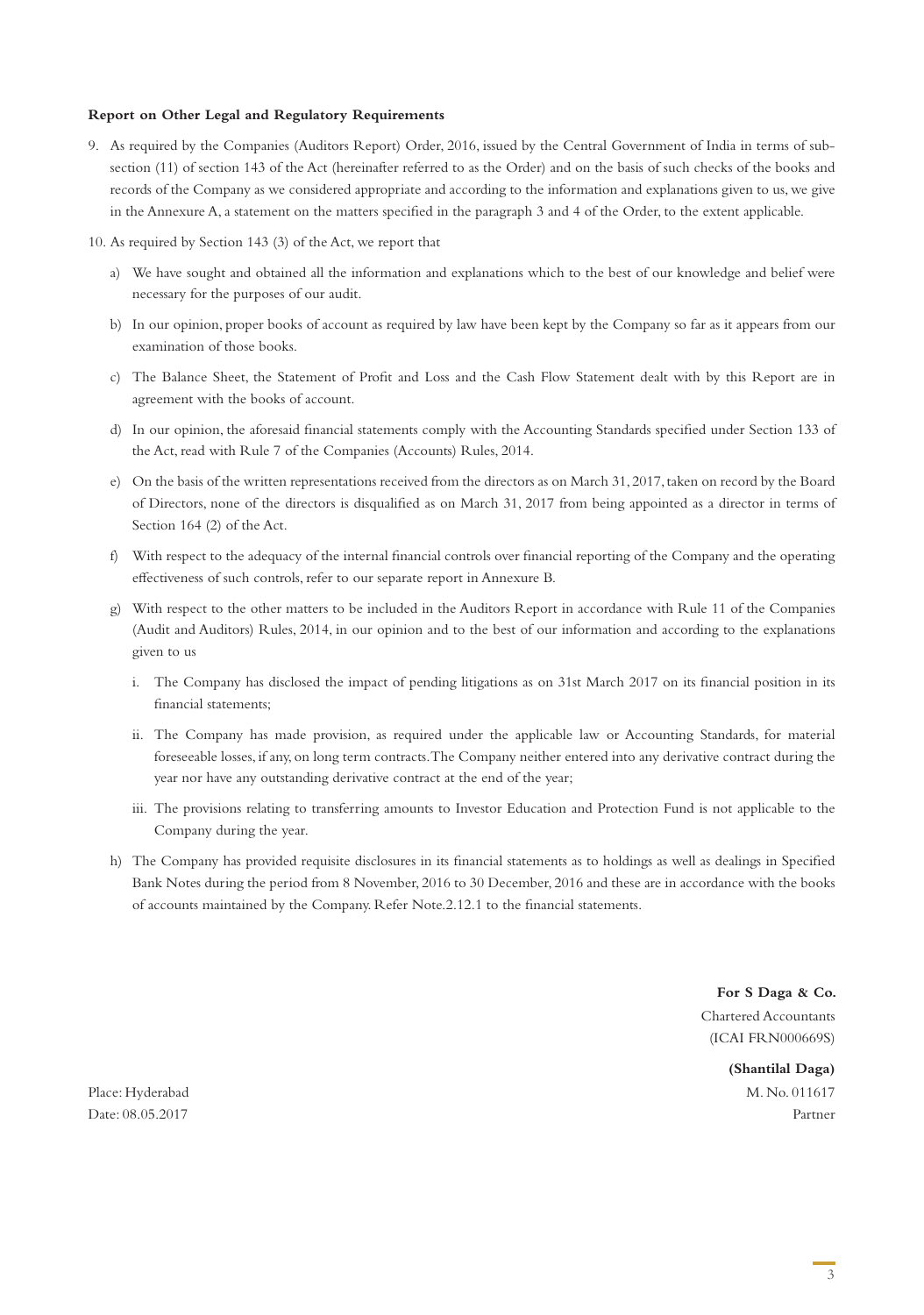## **Annexure - A to the Auditors' Report**

Referred to in paragraph 9 of the Independent Auditors Report of even date to the members of Pokarna Engineered Stone Limited on the financial statements as of and for the year ended March 31, 2017

1. (a) The Company is maintaining proper records showing full particulars, including quantitative details and situation of fixed assets.

(b) Fixed assets have been physically verified by the management during the year and no material discrepancies between the book records and the physical inventory have been noticed.

(c) (i) The title deeds of immovable properties, as disclosed in Note 2.8 on fixed assets to the financial statements, are held in the name of the company.

(ii) In respect of immovable properties of land that have been taken on lease and disclosed as fixed assets in the financial statements, the lease agreements are in the name of the company, the company is the lessee in the agreement.

2. (a) The inventory has been physically verified by the management during the year. In our opinion, the frequency of verification is reasonable.

 (b) On the basis of our examination of the inventory records, the company is maintaining proper records of inventory. The discrepancies noticed on physical verification of inventory as compared to book records have been properly dealt with by the company.

- 3. The Company has not granted any loans secured or unsecured to companies, firms or other parties covered in the register maintained under Section 189 of the Act. Thus, paragraph 3(iii) of the Order is not applicable.
- 4. The company has not granted any loan to directors or made investments, provided any guarantees and securities to the parties as required under the provisions of Sections 185 and 186 of the Companies Act, 2013 and hence paragraph 3(iv) of the Order is not applicable.
- 5. The Company has not accepted any deposits from the public within the meaning of Sections 73 to 76 of Companies Act, 2013 and the rules framed there under.
- 6. As per information and explanations given to us, the Central Government has not prescribed for maintenance of cost records under sub-section (1) of Section 148 of the Act, in respect of its products and hence Clause 3(vi) does not apply.
- 7. (a) According to the information and explanations given to us and the records of the Company examined by us, in our opinion, the Company is generally regular in depositing undisputed statutory dues including provident fund, employees state insurance, income tax, sales tax, value added tax, service tax, custom duty, excise duty, cess and other statutory dues as applicable to it, with appropriate authorities. There are no undisputed statutory dues payable except advance income tax (this year - NIL) (previous year - Rs 3.12 crores) for a period of more than six months from the date they became payable as at 31st March, 2017.

(b) According to the information and explanations given to us, there are no disputed material dues of Income tax, Sales tax/ CST, Service tax, duty of customs, duty of excise, cess were in arrears, as on 31st March 2017 for a period of more than six months from the date they became payable.

- 8. According to the information and explanations given to us and records of the company examined by us, the company has not defaulted in repayment of dues to any financial institution or bank or debenture holders as at the Balance Sheet date.
- 9. On the basis of our review of utilization of funds pertaining to term loans on overall basis and related information and explanations as made available to us, the term loans taken by the company has been utilized for the purpose of which they were obtained. Further, the company has not raised monies by way of initial public offers or further public offers during the year.
- 10. During the course of our examination of the books and records of the company, carried out in accordance with the generally accepted auditing practices in India, and according to the information and explanations given to us, we have neither come across any instance of material fraud by the company or on the company its officers or employees, noticed or reported during the year, nor have we been informed by any such case by the management.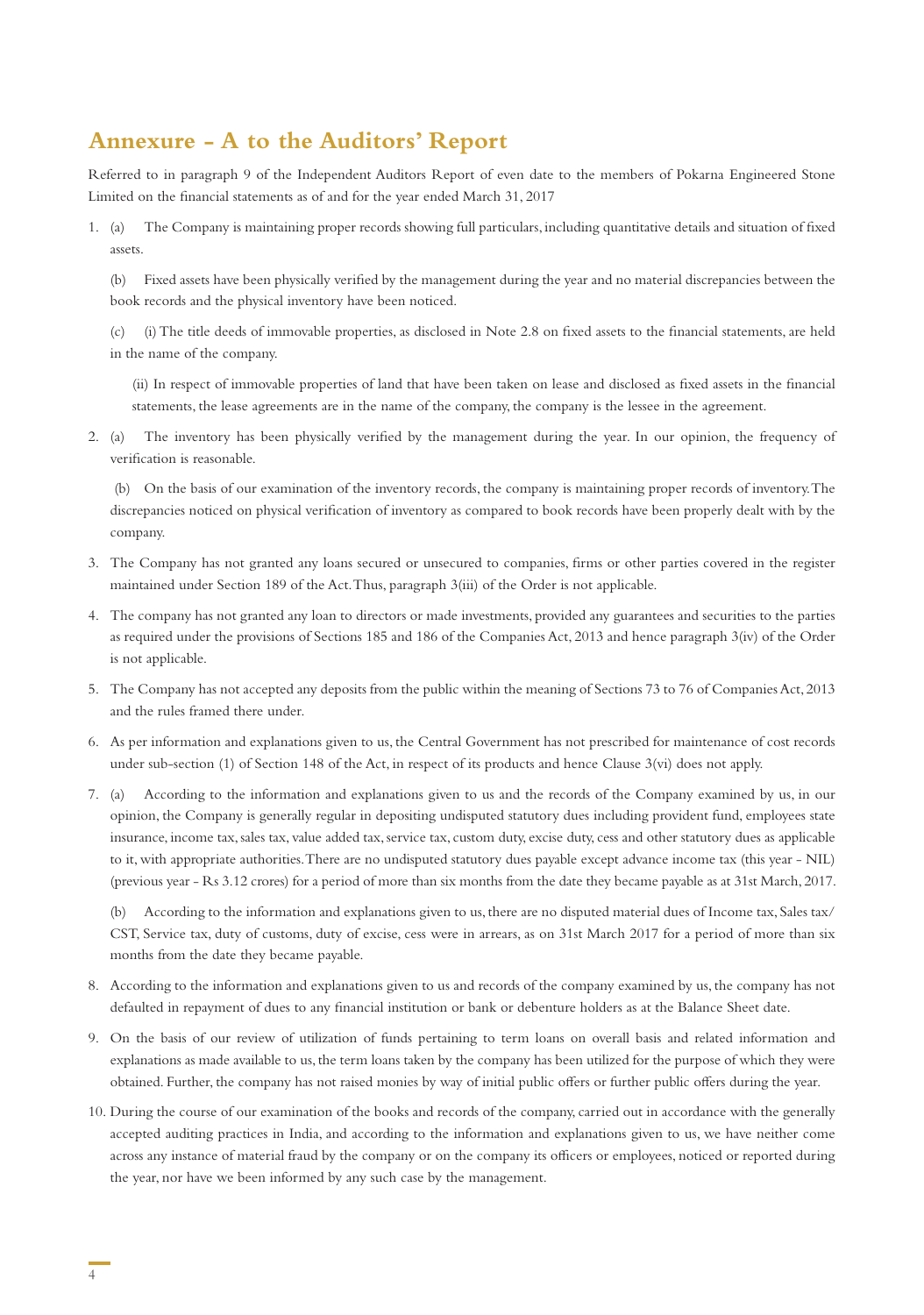- 11. The company has paid/provided for managerial remuneration in accordance with the requisite approvals mandated by the provisions of Section 197 read with Schedule V to the Act.
- 12. As the company is not a Nidhi Company and the Nidhi Rules, 2014 are not applicable to it, the provisions of Clause 3(xii) of the Order are not applicable to the company.
- 13. The company has entered into transactions with related parties in compliance with the provisions of Section 177 and 188 of the Act. The details of such related party transactions have been disclosed in the financial statements as required under Accounting Standards (AS) 18, Related Party Disclosures specified under Section 133 of the Act, read with Rule 7 of the Companies (Accounts) Rules, 2014.
- 14. The Company has not made any preferential allotment or private placement of shares or fully or partly convertible debentures during the year under review. Accordingly, the provisions of Clause 3(xiv) of the Order are not applicable to the Company.
- 15. The Company has not entered into any non cash transactions with its directors or persons connected with him. Accordingly, the provisions of Clause 3(xv) of the Order are not applicable to the Company.
- 16. The Company is not required to be registered under Section 45-IA of the Reserve Bank of India Act, 1934. Accordingly, the provisions of Clause 3(xvi) of the Order are not applicable to the Company.

**For S. Daga & Co.** Chartered Accountants (ICAI FRN000669S)

**(Shantilal Daga)** Place: Hyderabad M. No. 011617

Date: 08.05.2017 Partner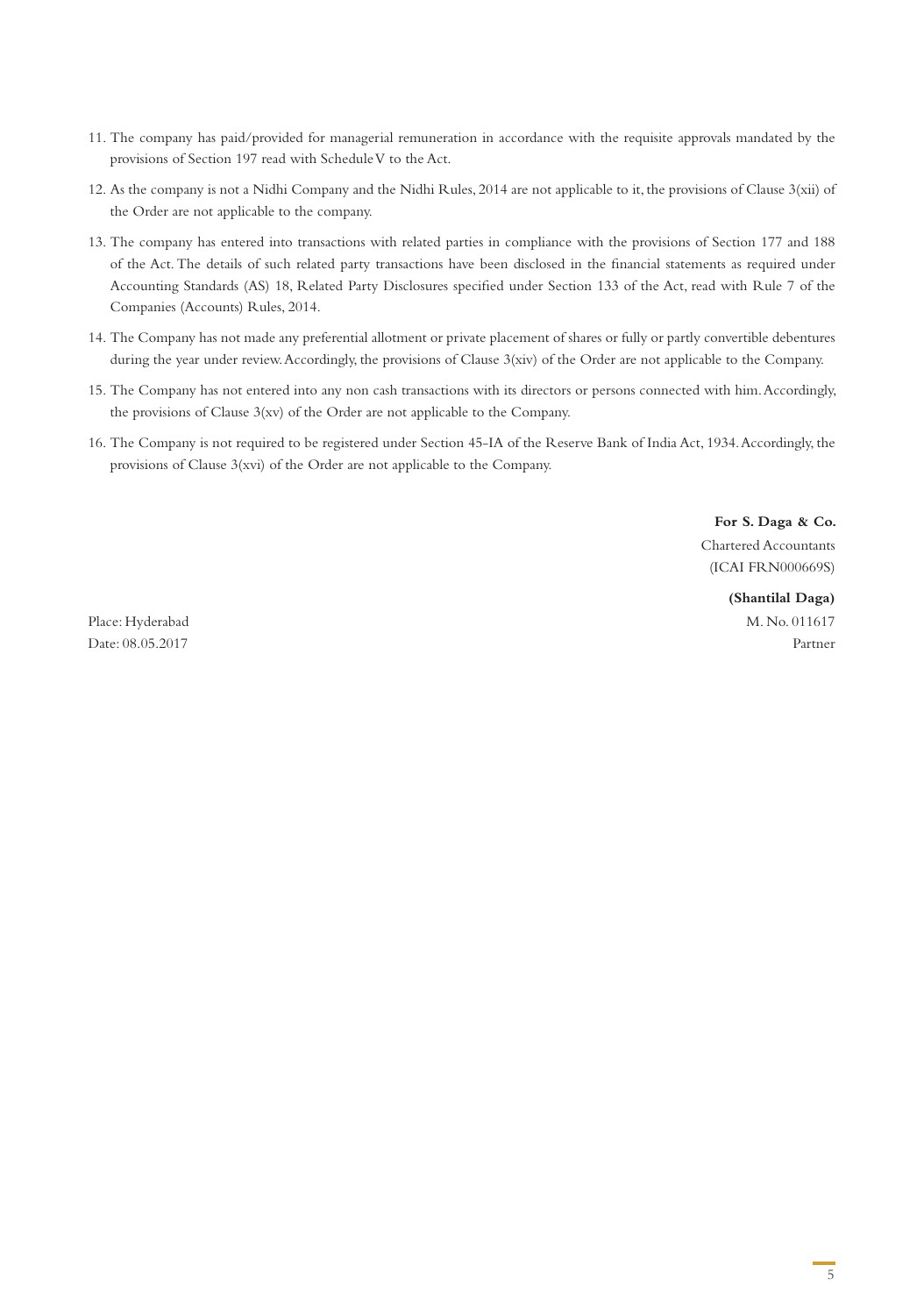### **Annexure - B to the Auditors' Report**

Report on the Internal Financial Controls under Clause (i) of Sub-section 3 of Section 143 of the Companies Act, 2013 ("the Act")

We have audited the internal financial controls over financial reporting of Pokarna Engineered Stone Limited ("the Company") as of 31st March 2017 in conjunction with our audit of the financial statements of the Company for the year ended on that date.

#### **Management's Responsibility for Internal Financial Controls**

The Company's management is responsible for establishing and maintaining internal financial controls based on the internal control over financial reporting criteria established by the Company considering the essential components of internal control stated in the Guidance Note on Audit of Internal Financial Controls over Financial Reporting issued by the Institute of Chartered Accountants of India. These responsibilities include the design, implementation and maintenance of adequate internal financial controls that were operating effectively for ensuring the orderly and efficient conduct of its business, including adherence to company's policies, the safeguarding of its assets, the prevention and detection of frauds and errors, the accuracy and completeness of the accounting records, and the timely preparation of reliable financial information, as required under the Companies Act, 2013.

#### **Auditors' Responsibility**

Our responsibility is to express an opinion on the Company's internal financial controls over financial reporting based on our audit. We conducted our audit in accordance with the Guidance Note on Audit of Internal Financial Controls over Financial Reporting (the "Guidance Note") and the Standards on Auditing, issued by ICAI and deemed to be prescribed under section 143(10) of the Companies Act, 2013, to the extent applicable to an audit of internal financial controls, both applicable to an audit of Internal Financial Controls and, both issued by the Institute of Chartered Accountants of India. Those Standards and the Guidance Note require that we comply with ethical requirements and plan and perform the audit to obtain reasonable assurance about whether adequate internal financial controls over financial reporting was established and maintained and if such controls operated effectively in all material respects.

Our audit involves performing procedures to obtain audit evidence about the adequacy of the internal financial controls system over financial reporting and their operating effectiveness. Our audit of internal financial controls over financial reporting included obtaining an understanding of internal financial controls over financial reporting, assessing the risk that a material weakness exists, and testing and evaluating the design and operating effectiveness of internal control based on assessed risk. The procedures selected depend on the auditor's judgement, including the assessment of the risks of material misstatement of the financial statements, whether due to fraud or error.

We believe that the audit evidence we have obtained is sufficient and appropriate to provide a basis for our audit opinion on the Company's internal financial controls system over financial reporting.

#### **Meaning of Internal Financial Controls over Financial Reporting**

A company's internal financial control over financial reporting is a process designed to provide reasonable assurance regarding the reliability of financial reporting and the preparation of financial statements for external purposes in accordance with generally accepted accounting principles. A company's internal financial control over financial reporting includes those policies and procedures that (1) pertain to the maintenance of records that, in reasonable detail, accurately and fairly reflect the transactions and dispositions of the assets of the company; (2) provide reasonable assurance that transactions are recorded as necessary to permit preparation of financial statements in accordance with generally accepted accounting principles, and that receipts and expenditures of the company are being made only in accordance with authorizations of management and directors of the company; and (3) provide reasonable assurance regarding prevention or timely detection of unauthorised acquisition, use, or disposition of the company's assets that could have a material effect on the financial statements.

#### **Inherent Limitations of Internal Financial Controls Over Financial Reporting**

Because of the inherent limitations of internal financial controls over financial reporting, including the possibility of collusion or improper management override of controls, material misstatements due to error or fraud may occur and not be detected. Also, projections of any evaluation of the internal financial controls over financial reporting to future periods are subject to the risk that the internal financial control over financial reporting may become inadequate because of changes in conditions, or that the degree of compliance with the policies or procedures may deteriorate.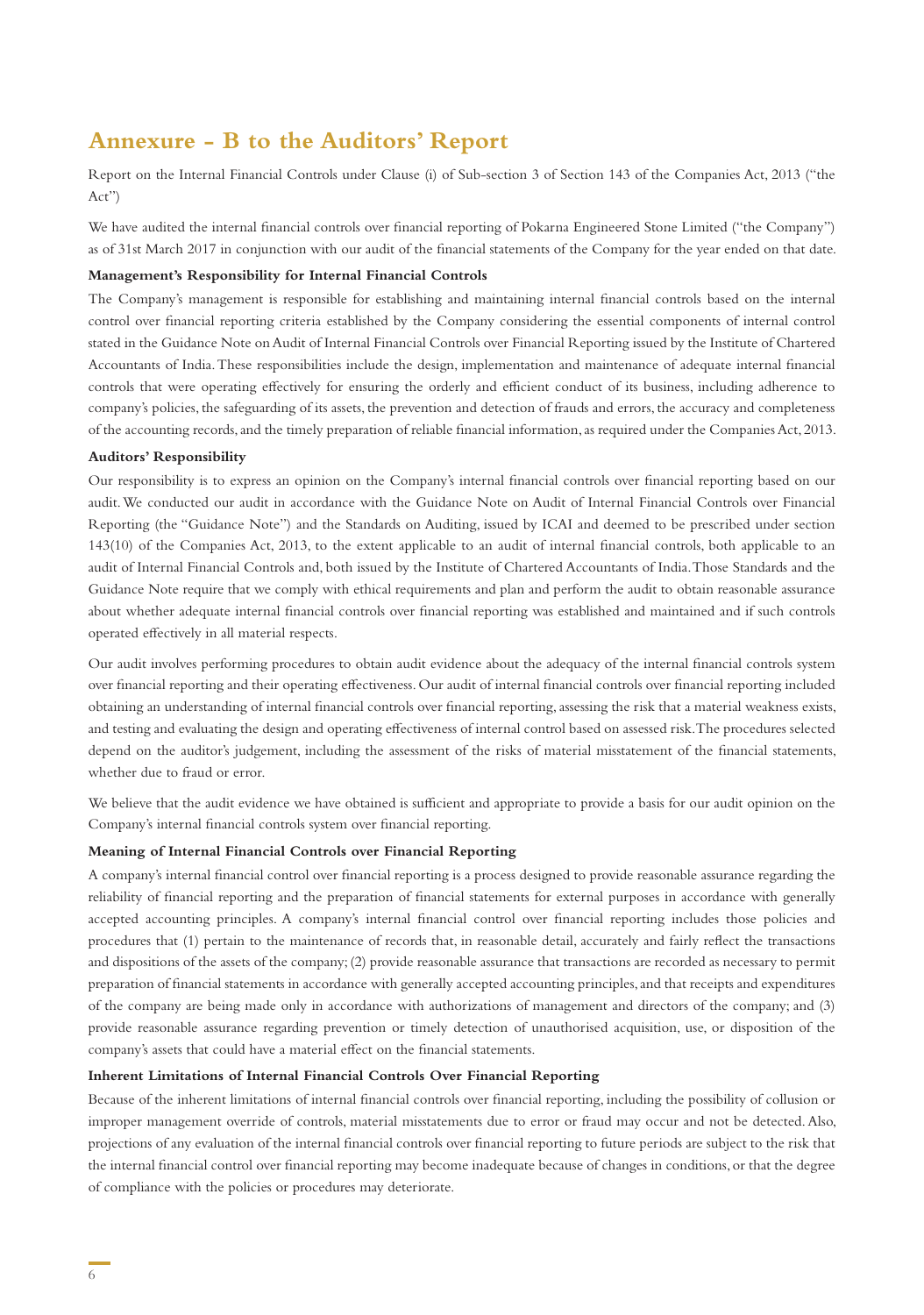#### **Opinion**

In our opinion, the Company has, in all material respects, an adequate internal financial controls system over financial reporting and such internal financial controls over financial reporting were operating effectively as at March 31, 2017, based on the internal control over financial reporting criteria established by the Company considering the essential components of internal control stated in the Guidance Note on Audit of Internal Financial Controls Over Financial Reporting issued by the Institute of Chartered Accountants of India.

> **For S Daga & Co.** Chartered Accountants (ICAI FRN: 000669S)

**(Shantilal Daga)** Place: Hyderabad M. No. 011617

Date: 08.05.2017 Partner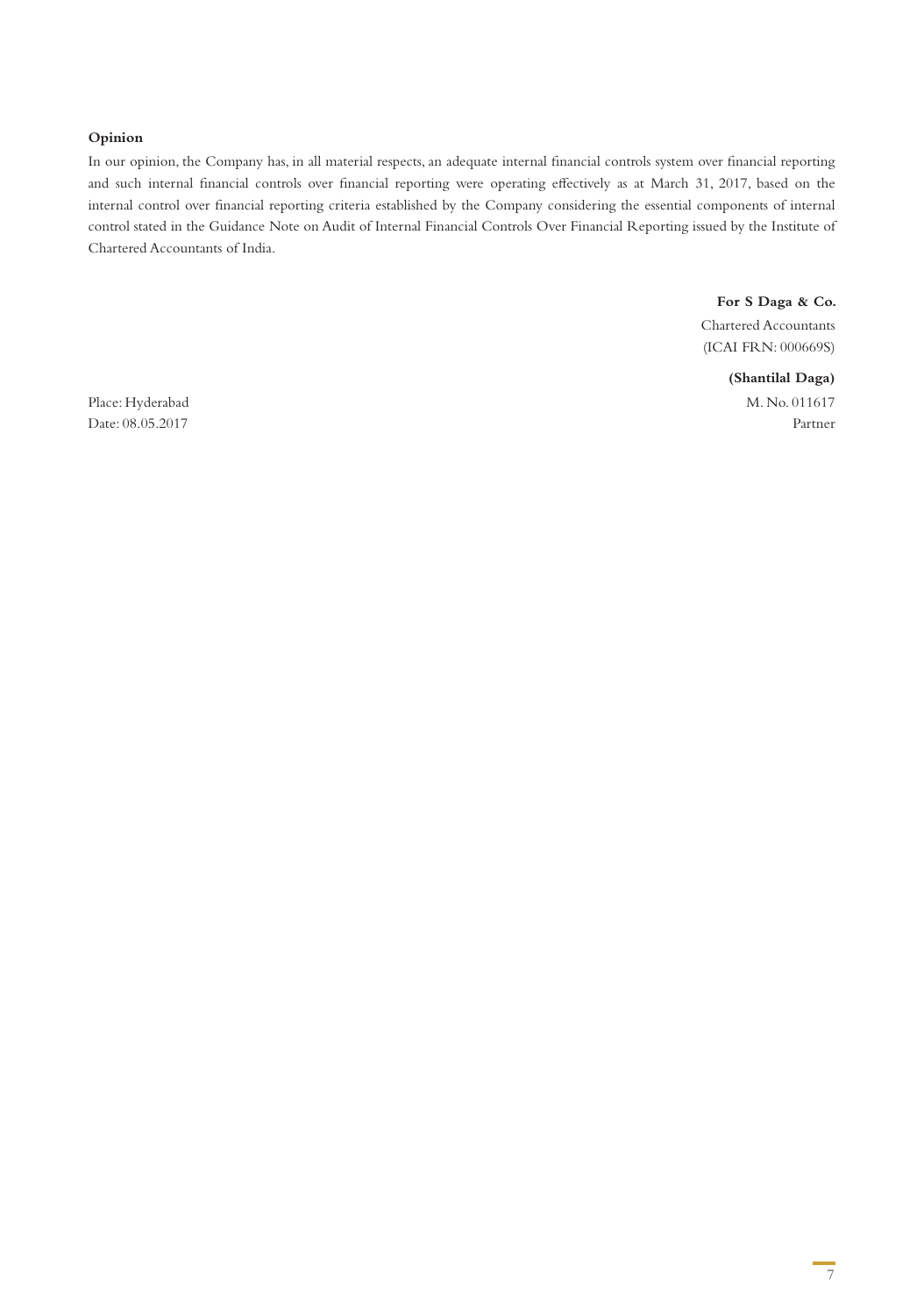# **Balance Sheet Rs. In Lacs**

|                                 | <b>Notes</b>   | As at<br>31.03.2017 | As at<br>31.03.2016 |
|---------------------------------|----------------|---------------------|---------------------|
| <b>EQUITY AND LIABILITIES</b>   |                |                     |                     |
| <b>Shareholders' Funds</b>      |                |                     |                     |
| Share Capital                   | 2.1            | 417.06              | 417.06              |
| Reserves & Surplus              | 2.2            | 9579.05             | 3786.24             |
|                                 |                | 9996.11             | 4203.30             |
| <b>Non-Current Liabilities</b>  |                |                     |                     |
| Long-term Borrowings            | 2.3            | 13341.60            | 14168.67            |
| Other Long-term Liabilities     | 2.4            | 710.22              |                     |
| Long-term Provisions            | 2.6            | 97.59               | 1813.94             |
|                                 |                | 14149.41            | 15982.61            |
| <b>Current Liabilities</b>      |                |                     |                     |
| Short-term Borrowings           | 2.3            | 3014.63             | 3297.63             |
| Trade Payables                  | 2.7            | 1612.74             | 1016.41             |
| Other Current Liabilities       | 2.5            | 3060.61             | 1988.51             |
| Short-term Provisions           | 2.6            | 741.76              | 821.01              |
|                                 |                | 8429.74             | 7123.56             |
| Total                           |                | 32575.26            | 27309.47            |
| <b>ASSETS</b>                   |                |                     |                     |
| <b>Non-Current Assets</b>       |                |                     |                     |
| <b>Fixed Assets</b>             |                |                     |                     |
| <b>Tangible Assets</b>          | 2.8            | 15560.26            | 15193.05            |
| Capital Work-In-Progress        |                | 94.43               | 671.11              |
| Deferred Tax Asset (net)        | 2.4            |                     | 417.51              |
| Long-term Loans and Advances    | 2.9            | 3417.02             | 655.09              |
| Other Non-current Assets        | 2.13           | 5.17                | 25.06               |
|                                 |                | 19076.88            | 16961.82            |
| <b>Current Assets</b>           |                |                     |                     |
| Inventories                     | 2.10           | 6407.28             | 4871.14             |
| <b>Trade Receivables</b>        | 2.11           | 4593.04             | 4620.13             |
| Cash and Bank Balances          | 2.12           | 2167.01             | 621.25              |
| Short-term Loans and Advances   | 2.9            | 321.37              | 230.05              |
| Other Current Assets            | 2.13           | 9.68                | 5.08                |
|                                 |                | 13498.38            | 10347.65            |
| Total                           |                | 32575.26            | 27309.47            |
| Significant Accounting Policies | $\mathbf{1}$   |                     |                     |
| Notes on Financial Statements   | $\overline{c}$ |                     |                     |

The accompanying notes are an integral part of financial statements

As per our report attached

**For S.Daga & Co.** Chartered Accountants (F.No.000669S)

**Shantilal Daga**  Partner Membership No. 11617

Place : Hyderabad Date : 8th May, 2017 For and on behalf of Board of Directors

**Gautam Chand Jain** Managing Director (D.No: 00004775)

**Meka Yugandhar** Director (D.No: 00012265)

**Rahul Jain** Director (D.No: 00576447)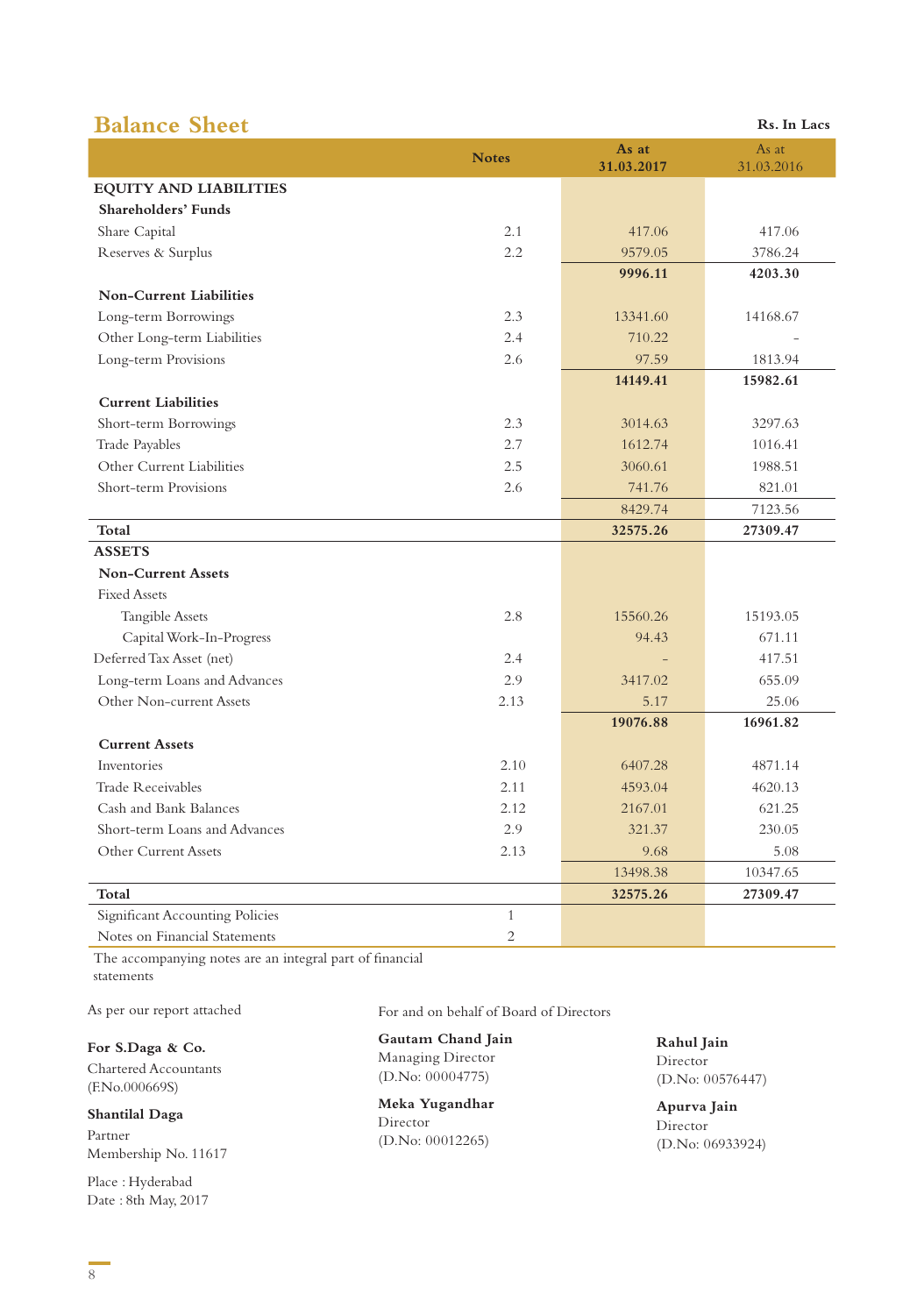# **Statement of Profit and Loss Rs. In Lacs**

|                                                                 | <b>Notes</b>   | For the<br>year ended | For the<br>year ended<br>31.03.2016 |
|-----------------------------------------------------------------|----------------|-----------------------|-------------------------------------|
| <b>INCOME</b>                                                   |                | 31.03.2017            |                                     |
| Revenue from Operations (gross)                                 | 2.14           | 22212.34              | 20391.09                            |
| Less: Customs Duty                                              |                | 75.31                 | 260.52                              |
| Revenue from Operations (net)                                   |                | 22137.03              | 20130.57                            |
| Other Income                                                    | 2.15           | 476.20                | 414.68                              |
| Total                                                           |                | 22613.23              | 20545.25                            |
| <b>EXPENSES</b>                                                 |                |                       |                                     |
| Cost of Raw Material and Components consumed                    | 2.16           | 7586.52               | 6545.78                             |
| (Increase) / Decrease in Inventories of Finished Goods,         |                |                       |                                     |
| Work-in-Progress                                                | 2.17           | (1493.76)             | 150.30                              |
| <b>Employee Benefits Expense</b>                                | 2.18           | 1115.69               | 794.11                              |
| Other Expenses                                                  | 2.19           | 4931.70               | 3948.42                             |
| Total                                                           |                | 12140.15              | 11438.61                            |
| Earnings before Interest, Tax, Depreciation and<br>Amortization |                | 10473.08              | 9106.64                             |
| Depreciation and Amortization                                   | 2.20           | 907.04                | 839.14                              |
| Finance Costs                                                   | 2.21           | 2465.07               | 2691.57                             |
| Profit/(Loss) Before Extraordinary items & Tax                  |                | 7100.97               | 5575.93                             |
| <b>Exceptional Item -Expense</b>                                | 2.22           |                       | 1751.95                             |
| Profit / (Loss) Before Tax                                      |                | 7100.97               | 3823.98                             |
| <b>Tax Expenses</b>                                             |                |                       |                                     |
| Current Tax (MAT)                                               |                | 1548.13               | 524.16                              |
| Less: MAT credit entitlement                                    |                | (1298.08)             | (524.16)                            |
| Deferred Tax                                                    | 2.26           | 1127.73               | 426.25                              |
| Prior Year Tax                                                  |                | (69.62)               |                                     |
| <b>Total Tax Expenses</b>                                       |                | 1308.16               | 426.25                              |
| Profit / (Loss) After Tax                                       |                | 5792.81               | 3397.73                             |
| Earnings Per Share - Basic & Diluted (in Rs.)                   | 2.28           | 138.90                | 123.86                              |
| (Par value of Rs. 10/- each)                                    |                |                       |                                     |
| Significant Accounting Policies                                 | $\mathbf{1}$   |                       |                                     |
| Notes on Financial Statements                                   | $\overline{2}$ |                       |                                     |

The accompanying notes are an integral part of financial

statements

As per our report attached

**For S.Daga & Co.** Chartered Accountants (F.No.000669S)

**Shantilal Daga**  Partner Membership No. 11617

Place : Hyderabad Date : 8th May, 2017 For and on behalf of Board of Directors

**Gautam Chand Jain** Managing Director (D.No: 00004775)

**Meka Yugandhar** Director (D.No: 00012265)

**Rahul Jain** Director (D.No: 00576447)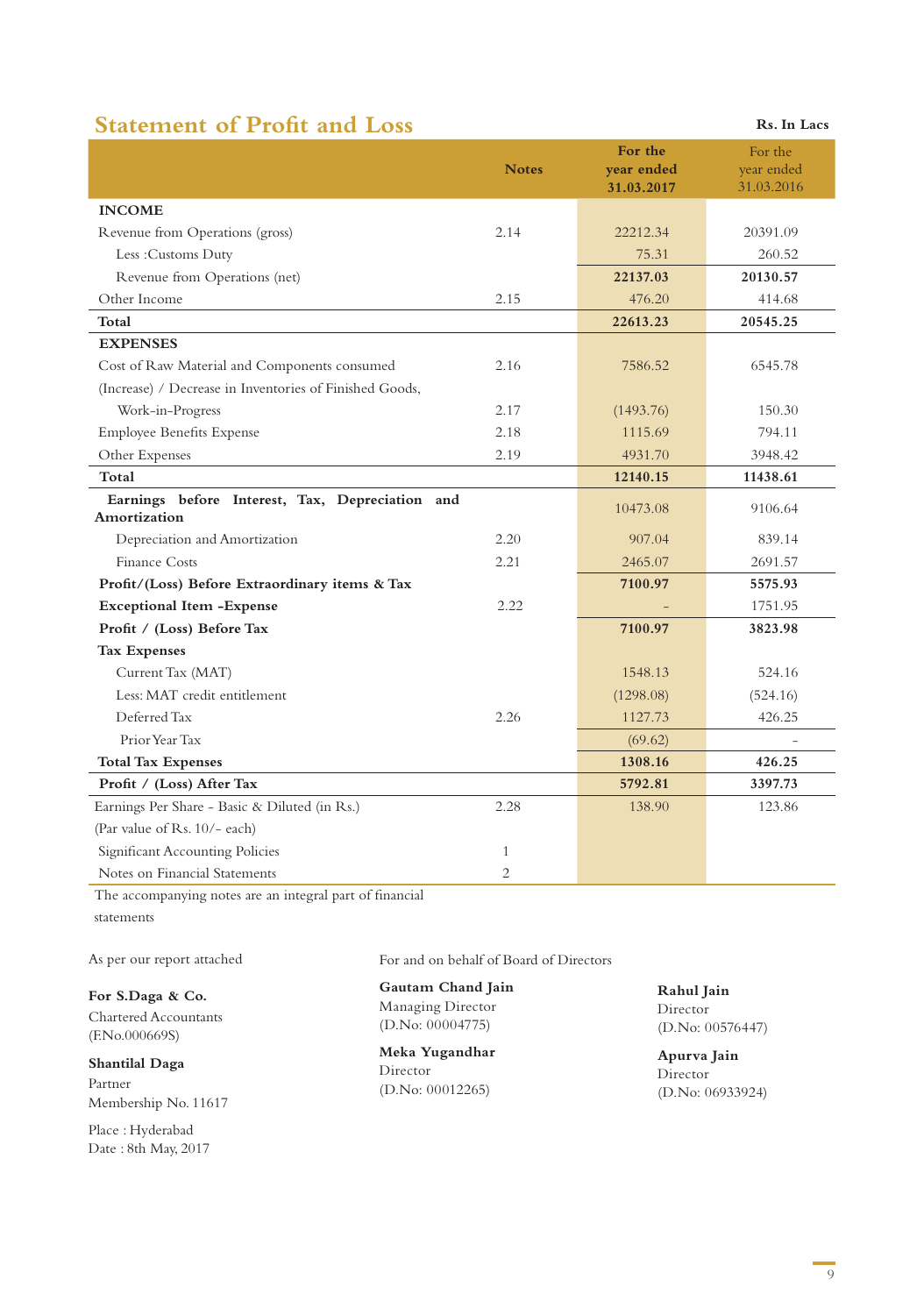# **Cash Flow Statement** Rs. In Lacs

|                                                                  | For the year ended<br>31.03.2017 | For the year ended<br>31.03.2016 |
|------------------------------------------------------------------|----------------------------------|----------------------------------|
| <b>CASH FLOWS FROM OPERATING ACTIVITIES</b>                      |                                  |                                  |
| Profit Before Tax and Exceptional / Extraordinary Items          | 7100.97                          | 5575.93                          |
| Adjustments:                                                     |                                  |                                  |
| Depreciation and amortization expense                            | 907.04                           | 839.14                           |
| Loss/(profit) on sale of fixed assets                            | (0.06)                           | (4.94)                           |
| Provision for doubtful debts                                     | (40.45)                          | (28.27)                          |
| Provision for warranties                                         | 193.53                           | 172.78                           |
| Unrealized foreign exchange (gain) / loss, net                   | (75.00)                          | 13.32                            |
| Interest expense                                                 | 2465.07                          | 2691.57                          |
| Interest income                                                  | (31.08)                          | (21.60)                          |
| Operating profit before working capital changes                  | 10520.02                         | 9237.93                          |
| Changes in working capital and other provisions:                 |                                  |                                  |
| Trade receivables                                                | 37.85                            | (1573.81)                        |
| Inventories                                                      | (1536.15)                        | (781.30)                         |
| Loans and advances and other assets                              | (1579.28)                        | (37.53)                          |
| Other Liabilities and provisions                                 | 1391.69                          | 96.63                            |
| Cash generated from operations                                   | 8834.13                          | 6941.92                          |
| Income taxes paid, net                                           | (1390.56)                        | (0.91)                           |
| Net cash flow generated by operating activities                  | 7443.57                          | 6941.01                          |
| <b>CASH FLOWS FROM INVESTING ACTIVITIES</b>                      |                                  |                                  |
| Purchase of fixed assets and changes in capital work in progress | (698.42)                         | (867.98)                         |
| Proceeds from sale of fixed assets                               | 0.91                             | 14.69                            |
| Interest income                                                  | 31.08                            | 21.60                            |
| Net cash used in investing activities                            | (666.43)                         | (831.69)                         |
| <b>CASH FLOWS FROM FINANCING ACTIVITIES</b>                      |                                  |                                  |
| <b>Bank Borrowings</b>                                           | (2309.47)                        | (923.91)                         |
| Other Borrowings                                                 | (568.71)                         | (886.51)                         |
| (Exceptional) / Extraordinary Item                               |                                  | (1751.95)                        |
| Interest expense                                                 | (2465.07)                        | (2691.57)                        |
| Net cash generated in financing activities                       | (5343.25)                        | (6253.94)                        |
| Net Increase/ (Decrease) in Cash and Cash Equivalents            | 1433.89                          | (144.62)                         |
| Add: Cash and Cash equivalents at the beginning of the year      | 546.86                           | 690.59                           |
| Effect of exchange gain on cash and cash equivalents             | 76.31                            | 0.89                             |
| Cash and cash equivalents at the end of the year                 | 2057.06                          | 546.86                           |
| <b>Significant Accounting Policies</b><br>$\mathbf{1}$           |                                  |                                  |
| Notes on Financial Statements<br>2                               |                                  |                                  |

The accompanying notes are an integral part of financial statements

As per our report attached

**For S.Daga & Co.** Chartered Accountants (F.No.000669S)

**Shantilal Daga**  Partner Membership No. 11617

Place : Hyderabad Date : 8th May, 2017 For and on behalf of Board of Directors

# **Gautam Chand Jain**

Managing Director (D.No: 00004775)

**Meka Yugandhar** Director (D.No: 00012265)

**Rahul Jain** Director (D.No: 00576447)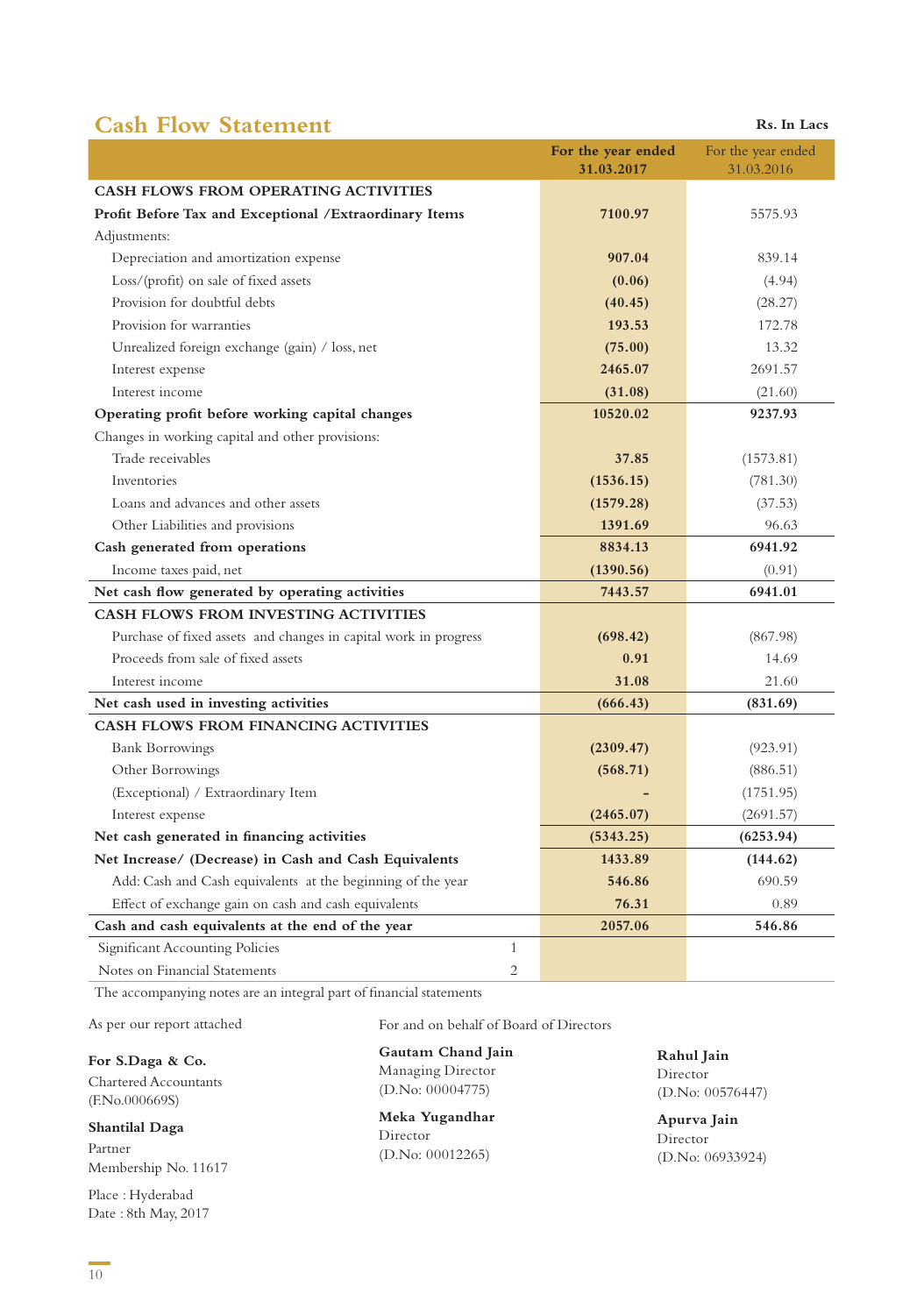# **Notes to Financial Statements for the year ended 31 March, 2017**

#### **1 Significant Accounting Policies**

#### **A Basis of Preparation of Financial Statements**

 The financial statements are prepared under the historical cost convention on accrual basis to comply in all material aspects and in accordance with Indian Generally Accepted Accounting Principles (GAAP), which comprises of mandatory accounting standards as prescribed under Section 133 of the Companies Act, 2013 read with Rule 7 of the Companies (Accounts) Rules, 2014, the provisions of the Act (to the extent notified). The accounting policies have been consistently applied by the Company unless otherwise stated.

#### **B Use of Estimates**

 The preparation of financial statements requires estimates and assumptions to be made that affect the reported amount of assets and liabilities on the date of the financial statements and the reported amount of revenues and expenses during the reporting period. The estimates and assumptions used in the accompanying financial statements are based upon management's evaluation of the relevant facts and circumstances as of the date of the financial statements. The examples of such estimates include, the useful life of tangible and intangible fixed assets, allowances for doubtful debts / advances, future obligations in respect of retirement benefit plans etc. Actual results may differ from the estimates and assumptions and in such case, the difference is recognised in the period in which the results are known.

#### **C Revenue Recognition**

- (i) The company recognises revenues on the sale of products, net of discounts and sales incentives, when the products are dispatched / delivered to the customer/ dealer or when delivered to the carrier for export sales, which is when risks and rewards of ownership pass to the customer /dealer.
- (ii) Revenue is recognized when it is earned and no significant uncertainty exists as to its realization or collection.
- (iii) Revenue from services is recognized as per the terms of the contracts with the customers when the services are performed.
- (iv) Interest is recognized on a time proportion basis taking into account the amount outstanding and the rate applicable.
- (v) Export entitlements under the duty remission scheme are recognized as income when the right to receive the credit as per the terms of the scheme is established in respect of the exports made.

#### **D Recognition of Expenditure**

Expenses are accounted for on an accrual basis and provision is made for all known losses and liabilities.

#### **E Fixed Assets**

- (i) Fixed Assets are stated at cost less accumulated depreciation and impairment loss, if any.
- (ii) The cost of Fixed Asset comprises its purchase price, including non-refundable taxes & duties and directly attributable cost of bringing the asset (including leasehold improvements) to its working condition for its intended use. Subsequent upgradation / enhancements which results in an increase in the future benefits from such assets, beyond the previously assessed standard of performance, are also capitalised. Machinery spares which can be used only in connection with an item of tangible assets and whose use is not regular nature are written off over the estimated useful life of relevant assets.
- (iii) All costs, including borrowing costs till commencement of commercial production, attributable to fixed assets are capitalized.

#### **F Impairment of Assets**

 The carrying amounts of assets are reviewed at each Balance Sheet date if there is any indication of impairment based on internal / external factors. An asset is impaired when the carrying amount of the asset exceeds the recoverable amount. An impairment loss is charged to the Statement of Profit and Loss in the year in which an asset is identified as impaired. An impairment loss recognized in prior accounting periods is reversed if there has been change in the estimate of the recoverable amount.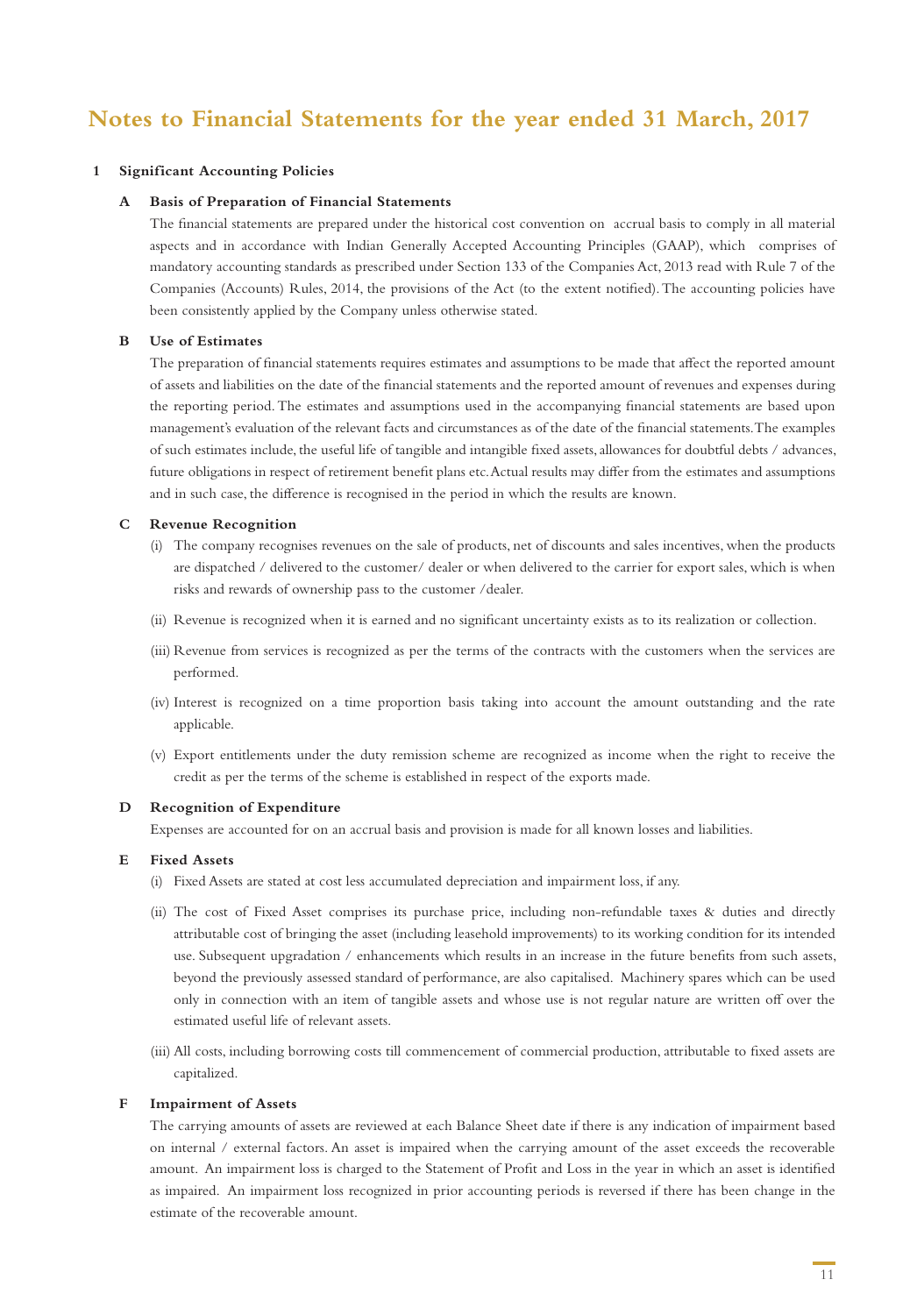#### **G Capital Work-in-Progress**

 Capital work-in-progress comprises cost of fixed assets that are not yet ready for their intended use at the balance sheet date.

#### **H Depreciation and amortization**

#### a. Owned assets:

i) Depreciation on fixed assets is provided on straight line method, at the rates and in the manner prescribed in Schedule II to the Companies Act. 2013.

ii). Significant components of assets having a life shorter than the main asset, if any is depreciated over the shorter life.

#### b. Leased Assets:

i) Leasehold lands are amortised over the period of lease.

ii) Buildings constructed on leasehold land are depreciated based on the useful life specified in Schedule II to the Companies Act, 2013, where the lease period is beyond the life of the building.

iii) In other cases, buildings constructed on leasehold lands are amortized over the primary lease period of the lands.

Lease hold property is amortized over the lease period on straight line basis.

#### **I Investments**

Current investments that are readily realisable and are intended to be held for not more than one year from the date on which such investments are made, are carried at lower of cost and quoted / fair value, computed category wise. Long Term Investments are stated at cost. However, provision for diminution in the value of long term investments is made only if such a decline is other than temporary.

#### **J Inventories**

 Inventories are valued at the lower of cost and net realizable value. Obsolete, slow moving and defective inventories are identified at the time of physical verification and necessary provision is made for such inventories. The cost is determined using the first-in-first out method for all categories of inventories. Cost includes in case of Raw materials, Stores & spares and consumables the purchase price and attributable direct cost less discounts. In case of Work-in-Progress and finished goods cost includes direct labour, material costs and production overheads.

#### **K Employee Benefits**

#### a. Short Term Employee Benefits:

 All employee benefits payable wholly within 12 months of rendering service are classified as short term employee benefit. Benefits such as Salaries, Wages, performance incentives, expected cost of bonus, exgratia are recognised during the period in which employee renders related service.

#### b. Post -employment Benefits:

Defined contribution plans:

 Company's contribution paid / payable during the year to employees state insurance scheme, Provident Fund and Labour welfare fund are recognised during the period.

#### Defined benefit plans:

 For defined benefit schemes in the form of gratuity fund, provident fund and post retirement medical benefits, the cost of providing benefits is determined using the Project Unit Credit Method, with actuarial valuations being carried out at each balance sheet date, which recognises each period of service as giving rise to additional unit of employee benefit entitlement and measures each unit separately to build up the final obligation. The obligation is measured at the present value of the estimated future cash flows. The discounting rate used for determining the present value of the obligation under defined benefit plans, is based on the market yields on government securities as at the balance sheet date, having maturity periods approximately to the terms of related obligations. Actuarial gains/losses are recognised in full in the statement of profit and loss, for the period in which they occur.

 Past service cost is recognised immediately to the extent that the benefits are already vested, and otherwise is amortised on a straight-line basis over the average period until the benefits become vested. The retirement benefit obligations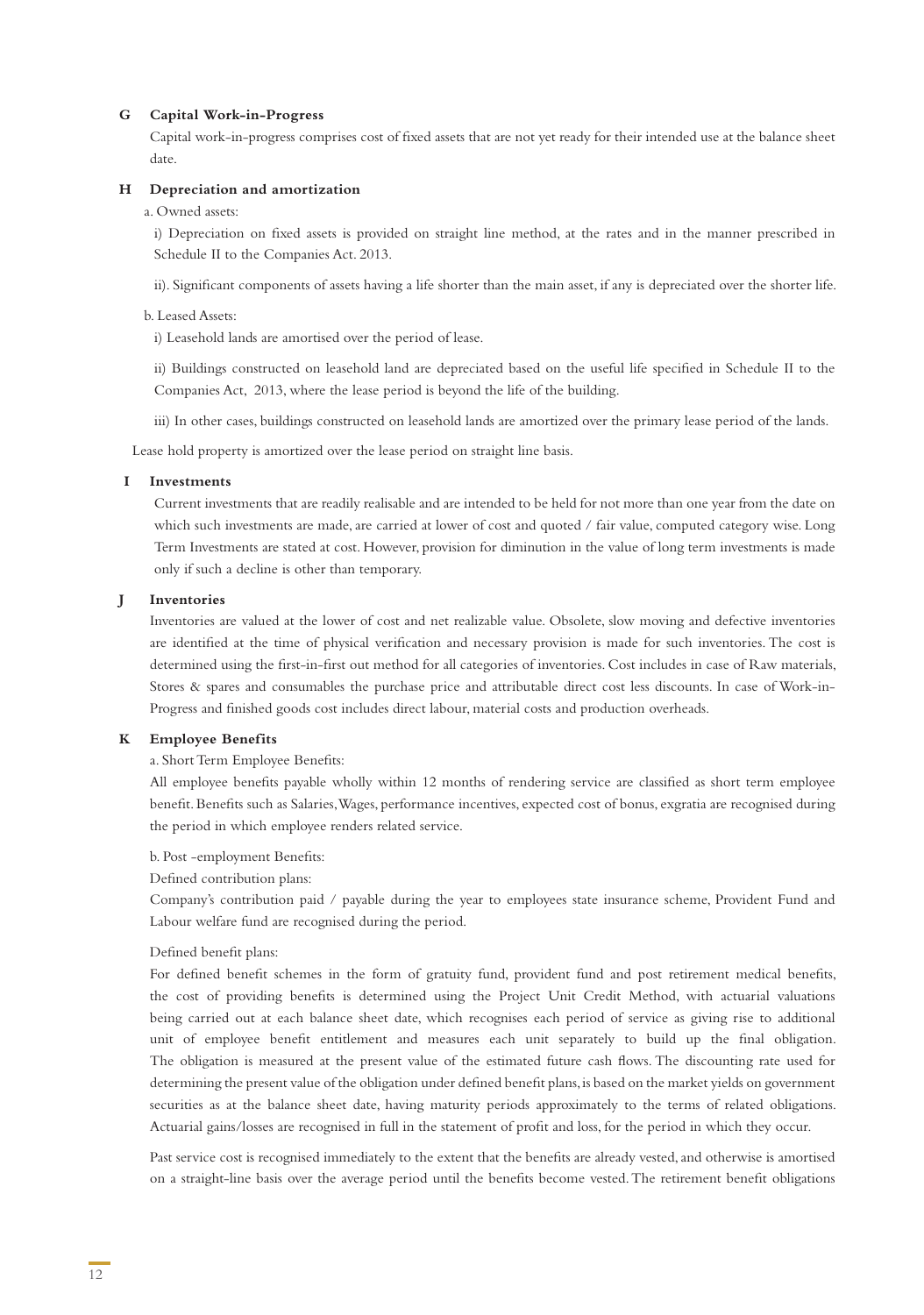recognised in the balance sheet represents that present value of the defined benefit obligation as adjusted for unrecognised past service cost and as reduced by the fair value of the scheme of assets

#### c. Long-term employee benefits:

 Compensated absences which are not expected to occur within twelve months after the end of the period in which the employee renders the related services are recognised as a liability at the present value of the defined benefit obligation at the balance sheet date.

#### d. Termination benefits:

Termination benefits are recognised as an expense in the period in which they are incurred.

#### **L Foreign Currency Transactions**

- (i) Transactions denominated in foreign currencies are normally recorded on the initial recognition in the reported currency using the exchange rates prevailing on the date of transaction.
- (ii) Monetary assets & liabilities denominated in foreign currencies are restated at the appropriate rates of exchange prevailing on the date of Balance Sheet. Resultant gain or loss is accounted in the period in which they arise.
- (iii) Any income or expense on account of exchange difference either on settlement or on translation of monetary items are recognized in the Statement of Profit and Loss for the period in which they arise.
- (iv) In respect of Forward Exchange contracts entered into to hedge foreign currency risks, the difference between the forward rate and exchange rate at the inception of the contract is recognized as income or expense over the life of the contract.

#### **M Leases**

A lease is classified at the inception date as finance lease or an operating lease. A lease that transfers substantially all the risks and rewards incidental to ownership to the Company is classified as a finance lease.

#### The Company as a lessee:

(i) Operating lease - Rentals payable under operating leases are charged to the statement of profit and loss on a straight line basis over the term of the relevant lease.

(ii) Finance lease - Finance leases are capitalised at the commencement of lease, at the lower of the fair value of the property or the present value of the minimum lease payments. The corresponding liability to the lessor is included in the balance sheet as a finance lease obligation. Lease payments are apportioned between finance charges and reduction of the lease obligation so as to achieve a constant rate of interest on the remaining balance of the liability. Finance charges are charged directly against income over the period of the lease.

#### **N Borrowing Cost**

 Interest and other borrowing costs attributable to qualifying assets are capitalized. A qualifying asset is an asset that necessarily requires a substantial period of time (generally over 12 months) to get ready for its intended use or sale. Other interest and borrowing costs are charged to statement of Profit & Loss.

#### **O Provisions, Contingent Liabilities, Contingent Assets and commitments**

- (i) Provisions: Provisions are recognised when there is a present obligation as a result of a past event, it is probable that an outflow of resources embodying economic benefits will be required to settle the obligation and there is a reliable estimate of the amount of the obligation. Provisions are measured at the best estimate of the expenditure required to settle the present obligation at the Balance sheet date and are not discounted to its present value.
- (ii) Contingent Liabilities: Contingent liabilities are disclosed when there is a possible obligation arising from past events, the existence of which will be confirmed only by the occurrence or non occurrence of one or more uncertain future events not wholly within the control of the company or a present obligation that arises from past events where it is either not probable that an outflow of resources will be required to settle or a reliable estimate of the amount cannot be made.
- (iii) Contingent Assets: Contingent Assets are neither recognised or disclosed in the financial statements.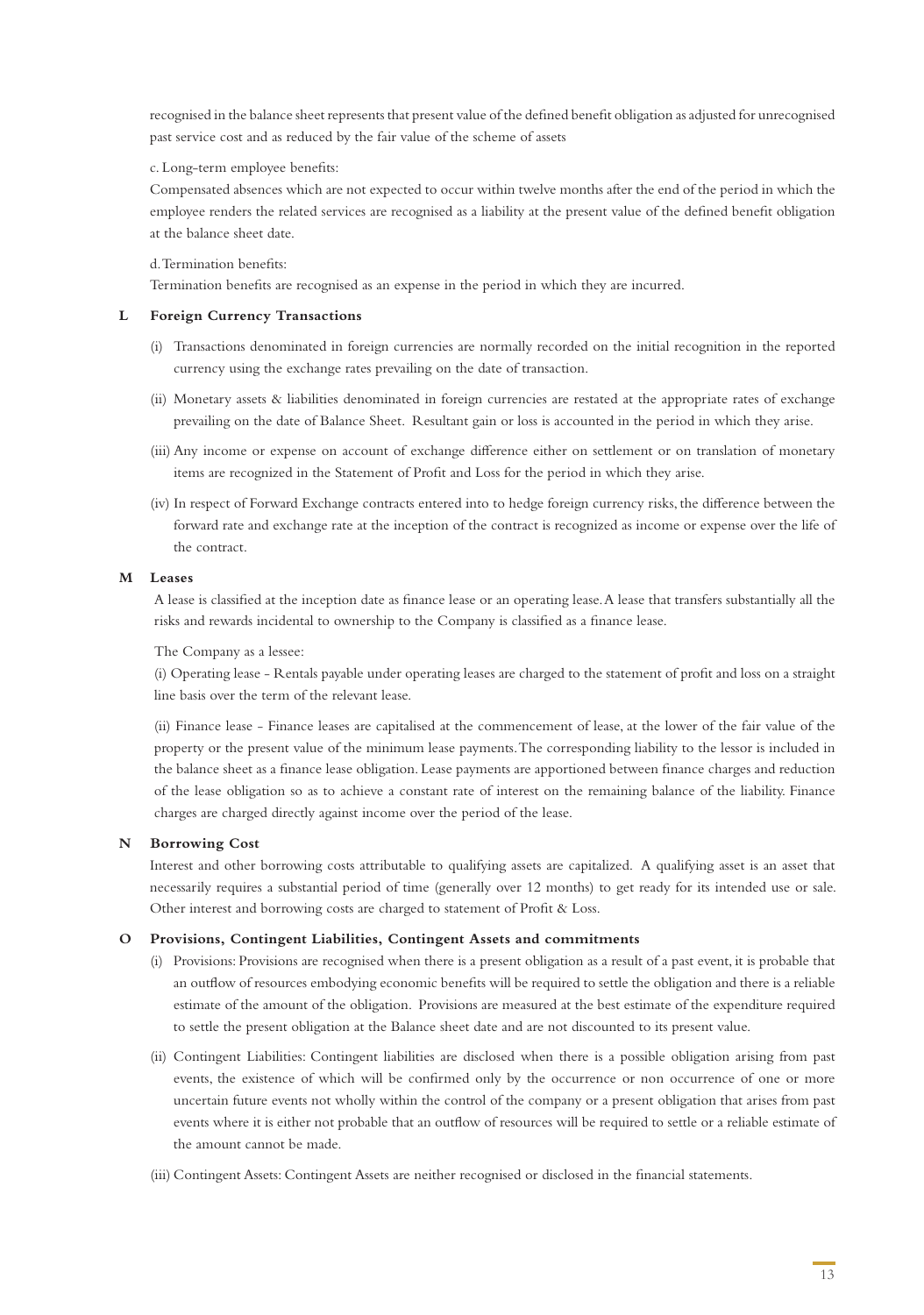(iv) Commitments include the amount of purchase order (net of advances) issued to parties for completion of assets.

#### **P Accounting for Taxes on Income**

#### (i) Current Tax

 Current tax is measured at the amount expected to be paid to the tax authorities in accordance with the provisions of the Income-tax Act, 1961.

(ii) Deferred Tax

 Deferred tax assets and liabilities are recognised by computing the tax effect on timing differences which arise during the year and reverse in the subsequent periods. The Company is eligible for tax exemption available under section 10AA of the Income Tax Act, 1961, in respect of its unit in Special Economic Zone. In view of tax exemption available to the Company under Section 10AA of the Income Tax Act, 1961, deferred tax is recognised in respect of timing differences, which originate before or during the tax holiday period but reverse before or after the tax holiday period. Deferred tax assets against unabsorbed depreciation and carried forward loss under tax laws, are recognised only to the extent that there is virtual certainty supported by convincing evidence that sufficient future taxable income will be available against which such deferred tax assets can be realised. Deferred tax assets on other timing differences are recognised only to the extent that there is a reasonable certainty that sufficient future taxable income will be available against which such deferred tax assets can be realised.

(iii) Minimum Alternate Tax

 Minimum Alternate Tax credit is recognised as an asset only when and to the extent there is convincing evidence that the company will pay normal income tax during the specified period. Such asset is reviewed at each Balance Sheet date and the carrying amount of the MAT credit asset is written down to the extent there is no longer a convincing evidence to the effect that the Company will pay normal income tax during the specified period.

 (iv) Current and Deferred tax is measured based on the provisions of tax laws and tax rates enacted or substantively enacted as at the Balance Sheet date.

#### **Q Cash and Cash Equivalents**

- (a) Cash comprises cash on hand and demand deposits with banks
- (b) Cash equivalents are short-term, highly liquid investments that are readily convertible into known amounts of cash and which are subject to insignificant risk of changes in value.

#### **R Segment Accounting**

(a) Segment accounting policies:

 Segment accounting policies are in line with the accounting policies of the Company. The Company identifies primary business segment based on the different risks and returns, the organisation structure and the internal reporting systems. Secondary segments are identified on the basis of geography in which sales have been effected. In addition, the following specific accounting policies have been followed for segment reporting:

- (1) Segment revenue includes sales and other income directly identifiable with/allocable to the segment including inter-segment revenue.
- (2) Expenses that are directly identifiable with/allocable to segments are considered for determining the segment result. Expenses which relate to the Company as a whole and not allocable to segments are included under unallocable expenditure.
- (3) Income which relates to the Company as a whole and not allocable to segments is included in unallocable income.
- (4) Segment result includes margins on inter-segment and sales which are reduced in arriving at the profit before tax of the Company
- (5) Segment assets and liabilities include those directly identifiable with the respective segments. Unallocable assets and liabilities represent the assets and liabilities that relate to the Company as a whole and not allocable to any segment. (b) Inter-segment transfer pricing:

 Segment revenue resulting from transactions with other business segments is accounted on the basis of transfer price agreed between the segments. Such transfer prices are either determined to yield a desired margin or agreed on a negotiated basis.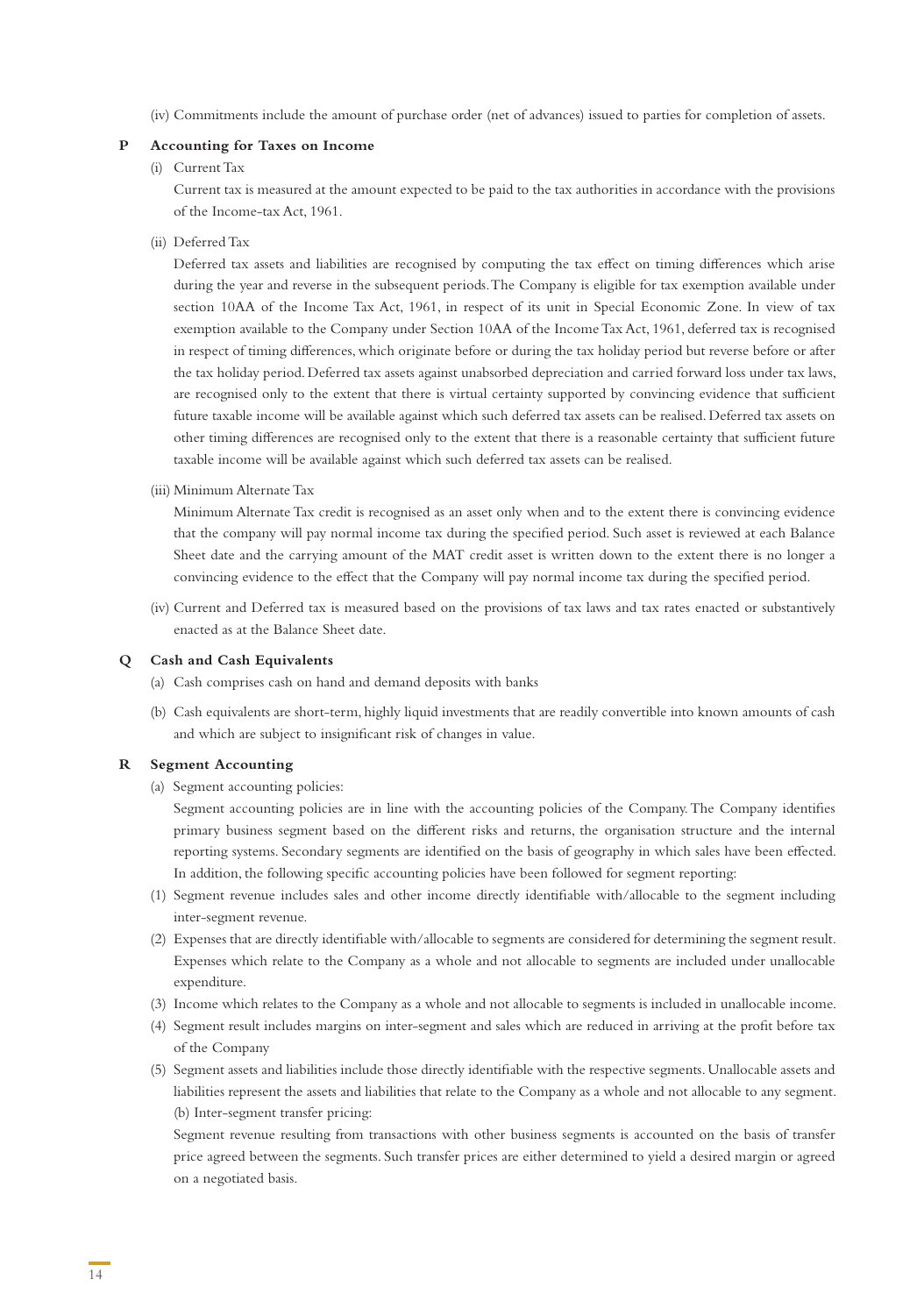#### **S Earning Per Share**

 Basic earnings per share is calculated by dividing the net profit for the period attributable to equity shareholders by the weighted average number of equity shares outstanding during the period.

#### **2. Notes to Financial Statements:**

#### 2.1 **Share Capital Rs. In Lacs**

| <b>Ulture</b> Ouplet                                          |            | $\sim$     |
|---------------------------------------------------------------|------------|------------|
|                                                               | 31.03.2017 | 31.03.2016 |
| Authorised:                                                   |            |            |
| $1,00,00,000$ (1,00,00,000) Equity Shares of Rs.10/- each par | 1000.00    | 1000.00    |
| value                                                         |            |            |
| Issued, Subscribed and fully paid-up:                         |            |            |
| 41,70,584 (41,70,584) Equity Shares of Rs.10/- each           | 417.06     | 417.06     |
| Total                                                         | 417.06     | 417.06     |

#### **2.1.1 Reconciliation of the shares outstanding at the beginning and at the end of the reporting period**

| <b>Equity Shares</b>                 | <b>No.of Shares</b> | No. of shares |
|--------------------------------------|---------------------|---------------|
| At the beginning of the period       | 4170584             | 100000        |
| Issued during the period             |                     | 4070584       |
| Outstanding at the end of the period | 4170584             | 4170584       |

#### **2.1.2 Terms / rights attached to equity shares:**

The company has only one class of equity shares having a par value of Rs.10/- per share. Each holder of equity shares is entitled to one vote per share. The company declares and pays dividends in indian rupees. The dividend proposed by the Board of Directors is subject to the approval of the shareholders in the ensuing Annual General Meeting.

During the year ended 31 March 2017 the amount of per share dividend recognised as distribution to equity shareholders was Rs.-Nil- (previous year - Nil)

In the event of liquidation of the company, the holders of equity shares will be entitled to receive remaining assets of the company, after distribution of all preferential amounts. The distribution will be in proportion to the number of equity shares held by the shareholders.

#### **2.1.3 Details of shares held by Holding company**

|                                     | 31.03.2017    |        | 31.03.2016    |        |
|-------------------------------------|---------------|--------|---------------|--------|
|                                     | No. of shares | Amount | No. of shares | Amount |
| Equity shares of Rs.10/- each fully |               |        |               |        |
| paid                                |               |        |               |        |
| Holding Company - Directly          |               |        |               |        |
| Pokarna Limited                     | 4170584       | 417.06 | 4170584       | 417.06 |

#### **2.1.4 Details of shareholders holding more than 5% shares in the company**

|                                       | 31.03.2017    |            | 31.03.2016    |           |
|---------------------------------------|---------------|------------|---------------|-----------|
|                                       | No. of shares | % holding  | No. of shares | % holding |
| Equity shares of $Rs.10/-$ each fully |               |            |               |           |
| paid                                  |               |            |               |           |
| Pokarna Limited                       | 4170584       | <b>100</b> | 4170584       | 100       |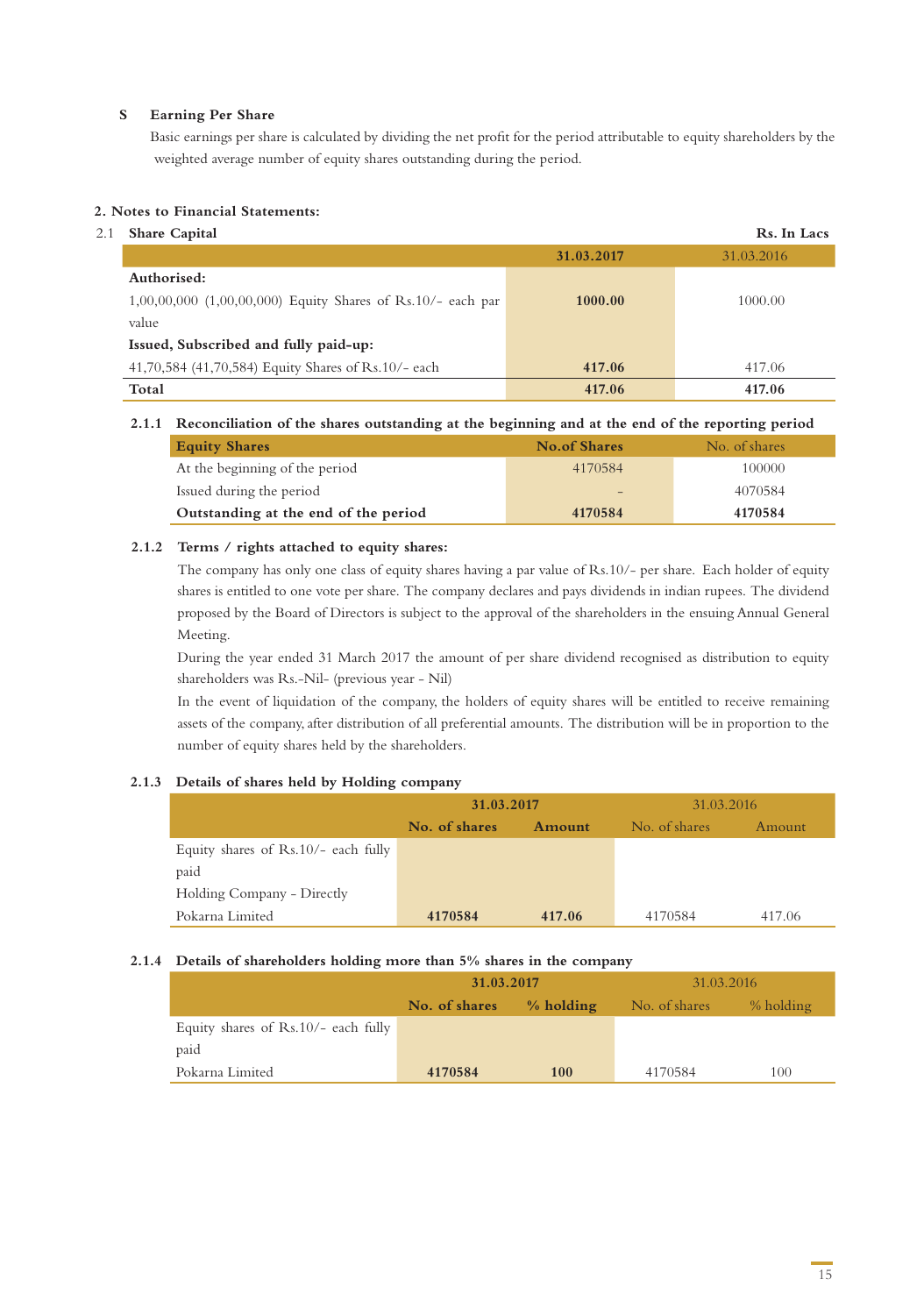| <b>Reserves and Surplus</b><br>2.2                |            | Rs. In Lacs |
|---------------------------------------------------|------------|-------------|
|                                                   | 31.03.2017 | 31.03.2016  |
| <b>Securities Premium Account</b>                 | 5698.81    | 5698.81     |
| <b>Debenture Redemption Reserve</b>               |            |             |
| Opening Balance                                   | -          |             |
| Add: Transferred from Surplus                     | 265.50     |             |
|                                                   | 265.50     |             |
| <b>Debenture Redemption Reserve</b>               |            |             |
| Opening Balance                                   | (1912.57)  | (5310.30)   |
| Add: Profit/ (Loss) for the year                  | 5792.81    | 3397.73     |
| Less: Transferred to Debenture Redemption Reserve | 265.50     |             |
|                                                   | 3614.74    | (1912.57)   |
| Total                                             | 9579.05    | 3786.24     |

#### **2.3 Borrowings**

#### **A. Long-term Borrowings**

|                                        | Non-current portion |            | <b>Current maturities</b> |            |
|----------------------------------------|---------------------|------------|---------------------------|------------|
|                                        | 31.03.2017          | 31.03.2016 | 31.03.2017                | 31.03.2016 |
| <b>Secured</b>                         |                     |            |                           |            |
| <b>Term Loans</b>                      |                     |            |                           |            |
| Indian Rupee Loans from Banks          | 5339.88             | 6861.34    | 1616.68                   | 1437.90    |
| <b>Finance Lease Obligations</b>       |                     |            |                           |            |
| <b>Banks</b>                           | 14.47               | 7.57       | 12.49                     | 5.42       |
| Others                                 |                     |            |                           | 7.80       |
| Unsecured                              |                     |            |                           |            |
| Debentures (refer notes 2.3.3)         | 530.98              |            | 531.01                    |            |
| Loans & Advances from Related Parties  |                     |            |                           |            |
| Loans from Directors                   | 2618.51             | 3004.55    |                           |            |
| Inter Corporate Deposits               | 4837.76             | 4295.21    |                           |            |
|                                        | 13341.60            | 14168.67   | 2160.18                   | 1451.12    |
| Amount disclosed under the head        |                     |            |                           |            |
| "Other Current Liabilities" (Note.2.5) |                     |            | (2160.18)                 | (1451.12)  |
| Total                                  | 13341.60            | 14168.67   |                           |            |

#### **B. Short Term Borrowings**

|                        | 31.03.2017 | 31.03.2016 |
|------------------------|------------|------------|
| Secured                |            |            |
| From Banks             |            |            |
| - Working Capital Loan | 3014.63    | 3297.63    |
| Total                  | 3014.63    | 3297.63    |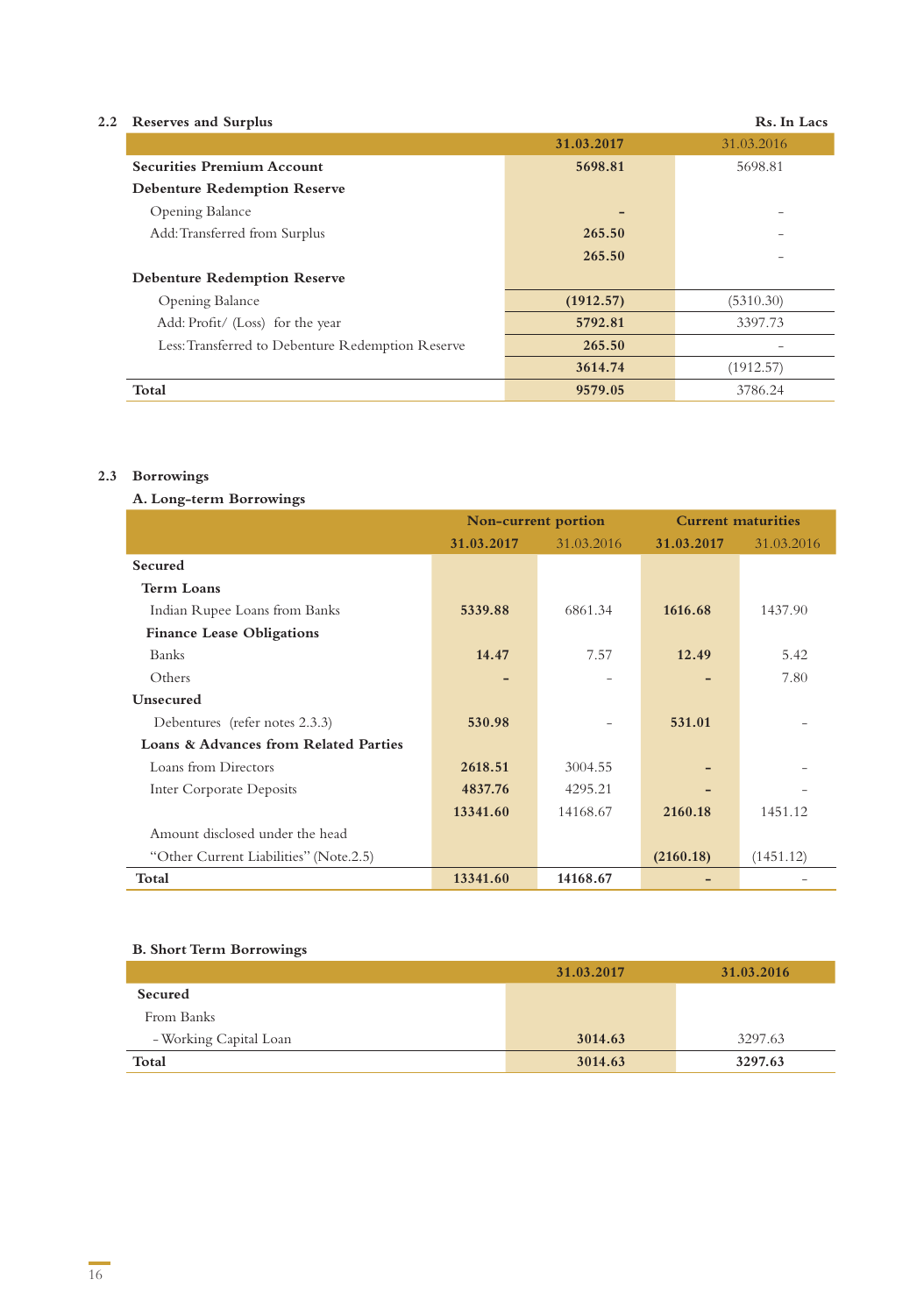**2.3.1** Term Loan & Working capital facilities from Union Bank of India, Bank of India & Indian Overseas Bank under consortium are secured by a first charge ranking pari-passu mortgage over leasehold interests under the Land Lease Agreement and Equitable mortgage of Buildings along with the Plant & Machinery including current assets such as inventories, book debts and other receivables both present and future of the company besides personal guarantee of the Directors (other than independent directors). Further 51% of the shares held by Pokarna Limited in the company are also pledged against the borrowing from the Banks.

| Rate of Interest              | $2017 - 18$ | 2018–19 | 2019-20 | 2020-21 |
|-------------------------------|-------------|---------|---------|---------|
| 1 yr MCLR plus 3.90% to 4.95% | 1616.68     | 1645.55 | 1645.55 | 2048.78 |

#### **2.3.2 Finance Lease Obligations:**

Finance lease obligations are repayable in equated monthly instalments.

The assets acquired on finance lease mainly comprise, cars and equipment's. The lease has a primary period, which is fixed and non-cancellable. Finance leases are secured by hypothecation of respective assets purchased out of finance, and personal guarantee of some of the Directors (other than independent directors).

The minimum lease rentals and the present value of minimum lease payments in respect of assets acquired under finance leases are as follows:

|                                           |            | <b>Minimum lease payments</b> |            | <b>Present value of minimum</b><br>lease payments |
|-------------------------------------------|------------|-------------------------------|------------|---------------------------------------------------|
|                                           | 31.03.2017 | 31.03.2016                    | 31.03.2017 | 31.03.2016                                        |
| Due within one year                       | 14.46      | 14.45                         | 12.07      | 13.21                                             |
| Due one to five years                     | 16.30      | 8.84                          | 14.89      | 7.58                                              |
| Total                                     | 30.76      | 23.29                         | 26.96      | 20.79                                             |
| Less: Future finance charges              | 3.80       | 2.50                          |            |                                                   |
| Present value of minimum lease<br>payable | 26.96      | 20.79                         |            |                                                   |

#### **2.3.3 Debentures**

CDR Empowered Group and the competent authorities of respective banks have approved the exit from CDR mechanism. Company has made upfront payment of Rs.158.95 lacs in cash and Issued 1,59,300 (one lakh fifty nine thousand three hundred only) Debentures of the face value Rs.1000/- each to Union Bank of India, Indian Overseas Bank and Bank of India as per the terms mentioned below:

a. 1,59,300 (one lakh fifty nine thousand three hundred only) Unlisted Unrated Unsecured Redeemable Non-Convertible and Non-Transferrable Debentures of the face value Rs.1000/- each

b. Interest / coupon rate: 11% simple interest per annum w.e.f.1st December, 2016

c. Redeemable at par in three tranches i.e.., on 31st March,2017, 2018 and 2019.

Company has redeemed 53,101 debentures as on 31.3.2017.

| <b>Particulars</b> | Opening<br><b>Balance</b> | <b>Issued</b> | Redeemed | Closing<br><b>Balance</b> |
|--------------------|---------------------------|---------------|----------|---------------------------|
| Debentures         | $\sim$                    | 1593.00       | 531 01   | 1061.99                   |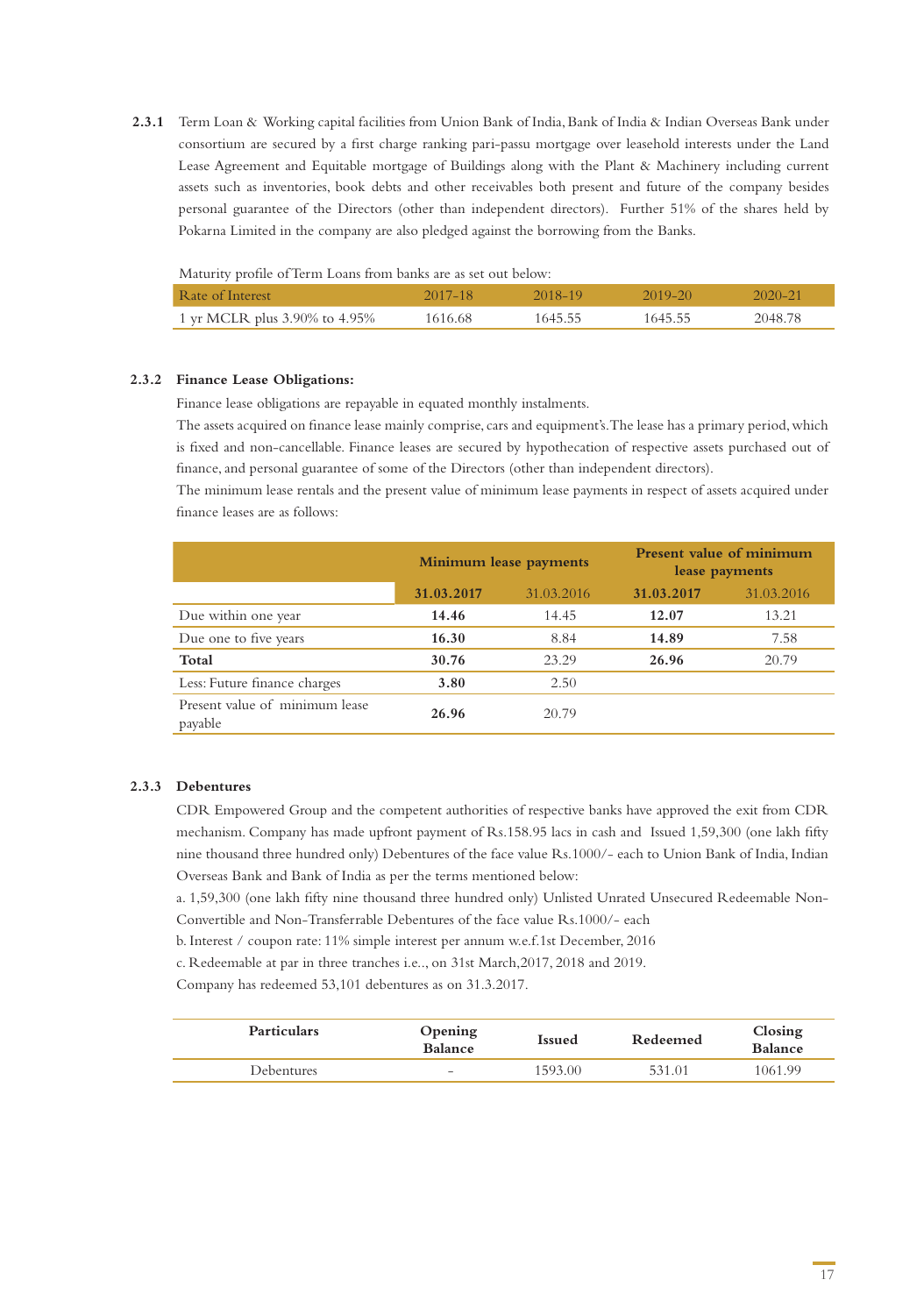#### **2.4 Deferred Tax Liabilities (net) Rs. In Lacs**

| - ------ ----- ----------- ,----, |            |            |
|-----------------------------------|------------|------------|
|                                   | 31.03.2017 | 31.03.2016 |
| <b>Deferred Tax Liabilities</b>   |            |            |
| Depreciation                      | 1234.99    | 1066.80    |
|                                   | 1234.99    | 1066.80    |
| Deferred Tax Liabilities          |            |            |
| Carryover Losses                  |            | 780.81     |
| Others                            | 513.91     | 678.64     |
| Provision for doubtful debts      | 10.86      | 24.86      |
|                                   | 524.77     | 1484.31    |
| Total                             | 710.22     | (417.51)   |

#### **2.5 Other Liabilities**

|                                                                     | 31.03.2017 | 31.03.2016 |
|---------------------------------------------------------------------|------------|------------|
| <b>Other Current Liabilities</b>                                    |            |            |
| Advance from Customers                                              | 22.43      | 77.77      |
| Creditors for Capital Expenditure                                   | 107.48     | 211.03     |
| Current Maturities of Long term Borrowings<br>(refer<br>note.2.3(A) | 2160.18    | 1451.12    |
| Interest accrued but not due on borrowings                          | 0.72       |            |
| Interest accrued but not due on borrowings                          | 183.97     | 60.68      |
| <b>Statutory Liabilities</b>                                        | 56.17      | 40.91      |
| Other Payables                                                      | 529.66     | 147.00     |
| Total                                                               | 3060.61    | 1988.51    |

#### **2.6 Provisions**

|                                                 | 31.03.2017 | 31.03.2016 |
|-------------------------------------------------|------------|------------|
| A. Long-term Provisions                         |            |            |
| Provision for Employee Benefits                 |            |            |
| for Gratuity                                    | 68.33      | 48.30      |
| for Compensated absences                        | 29.26      | 13.69      |
| <b>Other Provisions</b>                         |            |            |
| Recompense payable to Banks (refer notes 2.3.3) | -          | 1751.95    |
| Total                                           | 97.59      | 1813.94    |
| <b>B.</b> Short-term Provisions                 |            |            |
| for Gratuity                                    | 3.22       | 0.59       |
| for Compensated absences                        | 2.40       | 14.56      |
| for Warranties (refer notes 2.6.1)              | 126.11     | 283.78     |
| for Income Tax                                  | 610.03     | 522.08     |
| Total                                           | 741.76     | 821.01     |

| <b>Particulars</b>                  | Opening<br><b>Balance</b> | <b>Provision</b><br>during the year | Provision<br>utilized | <b>Closing</b><br><b>Balance</b> |
|-------------------------------------|---------------------------|-------------------------------------|-----------------------|----------------------------------|
| <b>2.6.1</b> Provision for warranty | 283.78                    | 193.53                              | 351.20                | 126.11                           |

Product warranties: The company gives warranties on its products in the nature of repairs / replacement, which fail to perform satisfactorily during warranty period. Provision made represents the amount of the expected cost of meeting such obligation on account of rectification / replacement. The timing of outflows is expected to be within a period of 1- 2 years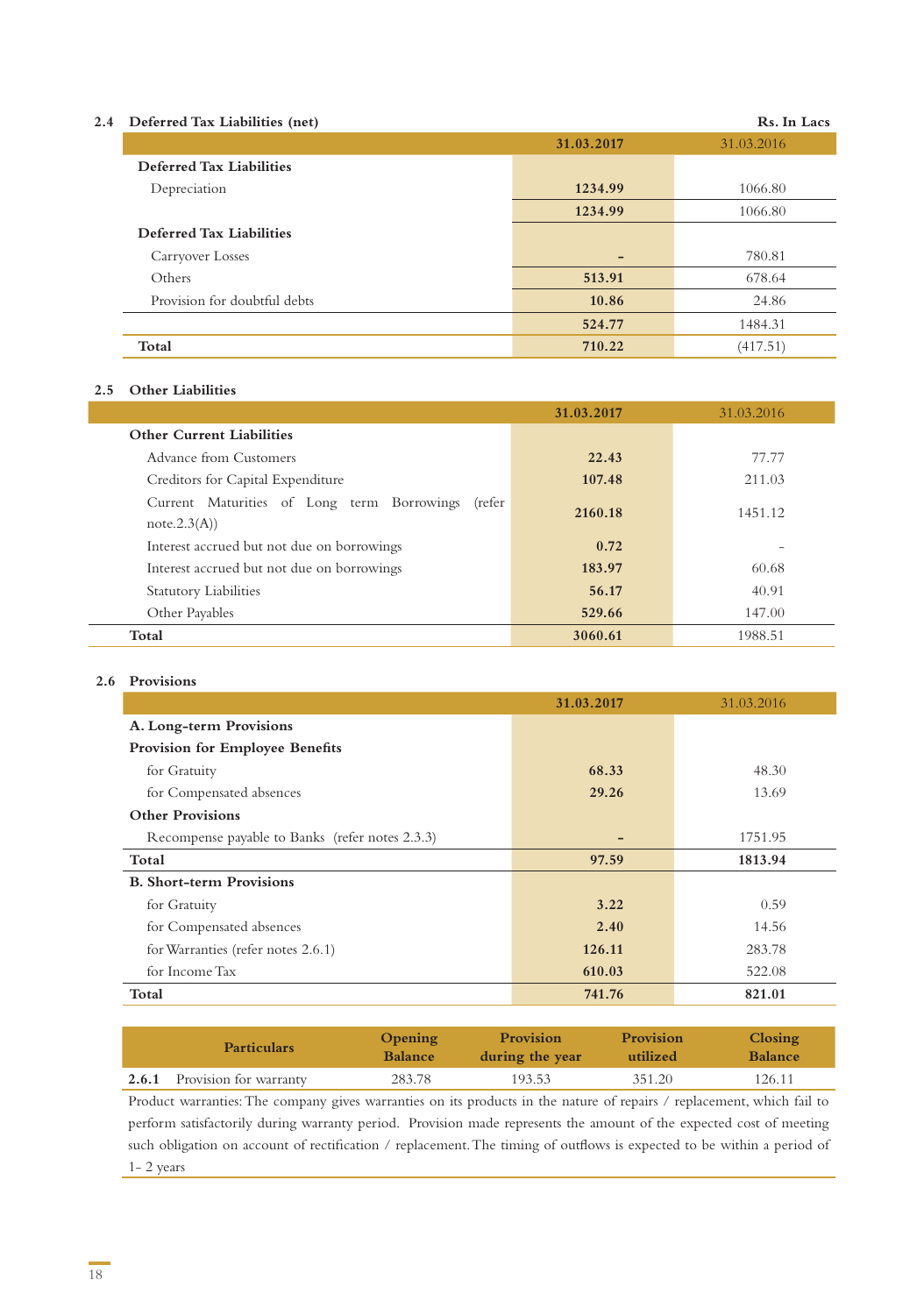| $2.7\,$ | <b>Trade Payables</b>               |            | Rs. In Lacs |
|---------|-------------------------------------|------------|-------------|
|         |                                     | 31.03.2017 | 31.03.2016  |
|         | Others                              | 1611.87    | 1016.41     |
|         | Micro, Small and Medium Enterprises | 0.87       | $\sim$      |
|         | Total                               | 1612.74    | 1016.41     |

#### **2.7.1 Disclosure in accordance with Section 22 of Micro, Small and Medium Enterprises Development Act,2006**

| Sl.No.          | <b>Particulars</b>                                                                                              | 31.03.2017 | 31.03.2016 |
|-----------------|-----------------------------------------------------------------------------------------------------------------|------------|------------|
| a)              | Principal amount due to suppliers registered under the                                                          | 0.87       | Nil        |
|                 | MSMED Act and remaining unpaid at the year end                                                                  |            |            |
| $\mathbf{b}$    | Interest due to suppliers registered under the MSMED Act                                                        | <b>Nil</b> | Nil        |
|                 | and remaining unpaid as at the year end                                                                         |            |            |
|                 | Principal amount paid to suppliers registered under the                                                         | 13.51      | Nil        |
| $\mathcal{C}$ ) | MSMED Act, beyond the appointed day during the year                                                             |            |            |
|                 | Interest paid, other than under section 16 of MSMED Act, to                                                     |            |            |
| d)              | suppliers registered under the Act, beyond the appointed day                                                    | <b>Nil</b> | Nil        |
|                 | during the year                                                                                                 |            |            |
|                 | Interest paid, under section 16 of MSMED Act, to suppliers                                                      |            |            |
| e)              | registered under the Act, beyond the appointed day during the                                                   | <b>Nil</b> | Nil        |
|                 | year                                                                                                            |            |            |
|                 | Interest due and payable towards suppliers registered under                                                     | 0.29       | Nil        |
| f)              | MSMED Act, for payments already made                                                                            |            |            |
| $\mathrm{g}$    | Further interest remaining due and payable for earlier years                                                    | <b>Nil</b> | Nil        |
|                 | the contract of the contract of the contract of the contract of the contract of the contract of the contract of |            |            |

The information as required to be disclosed under the Micro, Small and Medium Enterprises Development Act, 2006 has been determined to the extent such parties have been identified on the basis of information available with the company, regarding the status of registration of such vendor under the said Act, as per the intimation received from them on the request made by the company.

#### **2.9 Loans & Advances**

|                                         | 31.03.2017 | 31.03.2016 |
|-----------------------------------------|------------|------------|
| A. Long-term Loans and Advances         |            |            |
| Unsecured, considered good              |            |            |
| Capital Advances                        | 1398.61    | 21.99      |
| Security Deposit                        | 176.51     | 89.28      |
| MAT credit entitlement                  | 1822.24    | 524.16     |
| Other Advances                          | 19.66      | 19.66      |
| Total                                   | 3417.02    | 655.09     |
| <b>B. Short-term Loans and Advances</b> |            |            |
| Unsecured, considered good              |            |            |
| Advance for Raw Material                | 50.43      | 66.23      |
| Advance Income Tax                      | 2.60       | 2.60       |
| Prepaid Expenses                        | 169.68     | 121.93     |
| Other Advances                          | 98.66      | 39.29      |
| Total                                   | 321.37     | 230.05     |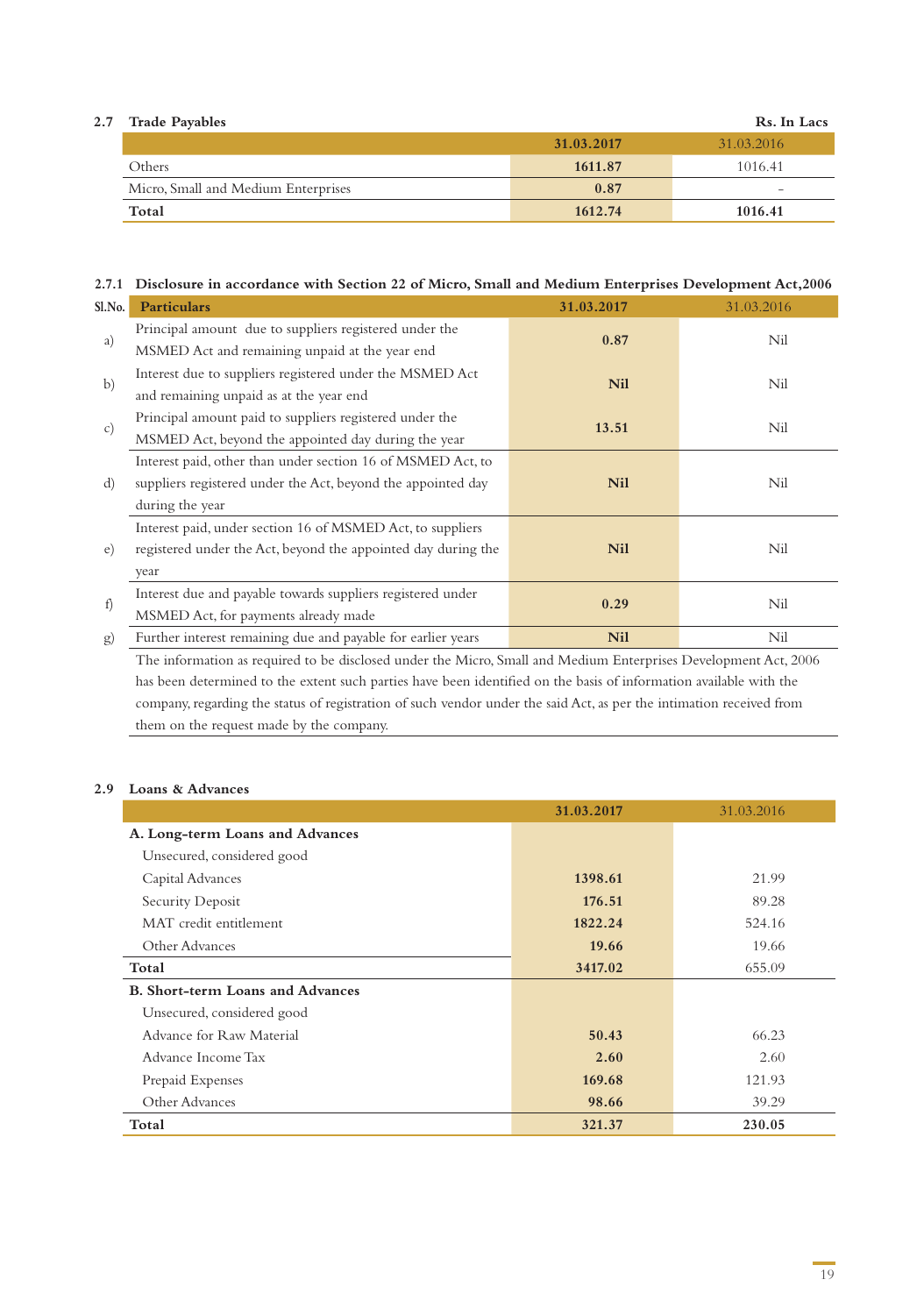Notes  $-2.8$ <br>FIXED ASSETS **Notes - 2.8**

# Notes Forming Part of the Balance Sheet **Notes Forming Part of the Balance Sheet** Pokarna Engineered Stone Limited **Pokarna Engineered Stone Limited**

Rs. In Lacs

| FIXED ASSETS             |            |           |                    |            |            |          |                  |            |            | Rs. In Lacs |
|--------------------------|------------|-----------|--------------------|------------|------------|----------|------------------|------------|------------|-------------|
|                          |            |           | <b>Gross Block</b> |            |            |          | Depreciation     |            |            | Net Block   |
| Description              | As on      | Additions | Deletions          | As on      | Upto       | For the  | <b>Deletions</b> | As on      | As on      | As on       |
|                          | 01.04.2016 |           | Adjustments        | 31.03.2017 | 31.03.2016 | Period   | Adjustments      | 31.03.2017 | 31.03.2017 | 31.03.2016  |
| Tangible Assets:         |            |           |                    |            |            |          |                  |            |            |             |
| Land-Leasehold           | 1186.55    |           |                    | 1186.55    | 312.00     | 35.96    |                  | 347.96     | 838.59     | 874.55      |
|                          | (1186.55)  |           |                    | (1186.55   | (276.05)   | (35.95)  |                  | (312.00)   | (874.55)   | (910.50)    |
| Vehicles                 | 113.84     | 29.47     |                    | 143.31     | 67.94      | 15.38    |                  | 83.32      | 59.99      | 45.90       |
|                          | (100.92)   | (15.91)   | (2.99)             | (113.84)   | (55.46)    | (14.17)  | (1.69)           | (67.94)    | (45.90)    | (45.46)     |
| Furniture's & Fixtures   | 125.46     | 29.44     |                    | 154.90     | 53.56      | 13.68    |                  | 67.24      | 87.66      | 71.90       |
|                          | (124.84)   | (0.62)    |                    | (125.46)   | (40.08)    | (13.48)  |                  | (53.56)    | (71.90)    | (84.76)     |
| Computers                | 35.75      | 11.72     | 1.85               | 45.62      | 25.46      | 4.45     | 1.76             | 28.15      | 17.47      | 10.29       |
|                          | (30.38)    | (7.29)    | (1.92)             | (35.75)    | (23.45)    | (3.83)   | (1.82)           | (25.46)    | (10.29)    | (6.93)      |
| Plant and Machinery      | 15387.36   | 1092.40   | 0.76               | 16479.00   | 4880.35    | 582.22   |                  | 5462.57    | 11016.43   | 10507.01    |
|                          | (15162.69) | (224.67)  |                    | (15387.36) | (4361.17)  | (519.18) |                  | (4880.35)  | 10507.01   | (10801.52)  |
| Factory Building         | 3626.57    | 76.35     |                    | 3702.92    | 788.56     | 113.16   |                  | 901.72     | 2801.20    | 2838.01     |
|                          | (3588.63)  | (37.94)   |                    | (3626.57)  | (677.54)   | (111.02) |                  | (788.56)   | (2838.01)  | (2911.09)   |
| Building                 | 662.01     |           |                    | 662.01     | 337.82     | 11.81    |                  | 349.63     | 312.38     | 324.19      |
|                          | (662.01)   |           |                    | (662.01)   | (322.11)   | (15.71)  |                  | (337.82)   | (324.19)   | (339.90)    |
| Electrical Installation  | 928.54     | 1.75      |                    | 930.29     | 461.73     | 112.02   |                  | 573.75     | 356.54     | 466.81      |
|                          | (913.03)   | (29.38)   | (13.87)            | (928.54)   | (357.19)   | (110.04) | (5.50)           | (461.73)   | (466.81)   | (555.84)    |
| Office Equipment         | 103.24     | 33.97     |                    | 137.21     | 48.85      | 18.36    |                  | 67.21      | 70.00      | 54.39       |
|                          | (99.46)    | (3.78)    |                    | (103.24)   | (33.10)    | (15.75)  |                  | (48.85)    | (54.39)    | (66.36)     |
| $\rm Total$              | 22169.32   | 1275.10   | 2.61               | 23441.81   | 6976.27    | 907.04   | 1.76             | 7881.55    | 15560.26   | 15193.05    |
| Previous Year            | (21868.51) | (319.59)  | (18.78)            | (22169.32) | (6146.15)  | (839.13) | (9.01)           | (6976.27)  | (15193.05) | (15722.36)  |
| Capital Work-in-progress |            |           |                    |            |            |          |                  |            | 94.43      | 671.11      |
|                          |            |           |                    |            |            |          |                  |            |            |             |

2.8.1 - The lease hold land located at APSEZ, Achutapuram, Visakhapatnam for manufacturing of Engineered Stone / Quartz Surfaces etc., for a period of 33 years and is 2.8.1 - The lease hold land located at APSEZ, Achutapuram, Visakhapatnam for manufacturing of Engineered Stone / Quartz Surfaces etc., for a period of 33 years and is subject to further renewal of 33 years. subject to further renewal of 33 years.

Rs. In Lacs

# **Capital Work-in-Progress includes: Rs. In Lacs** Capital Work-in-Progress includes:

|                                             | 2016-17  | 2015-16 |
|---------------------------------------------|----------|---------|
| <b>Opening Balance</b>                      |          | Ī       |
| Add: Expenditure Incurred                   |          |         |
| Professional & Consultancy charges          | 4.60     |         |
| Foreign Exchange fluctuation on Restatement | 88.91    |         |
| <b>Bank Charges</b>                         | $-0.23-$ |         |
| Closing Balance                             | 93.74    |         |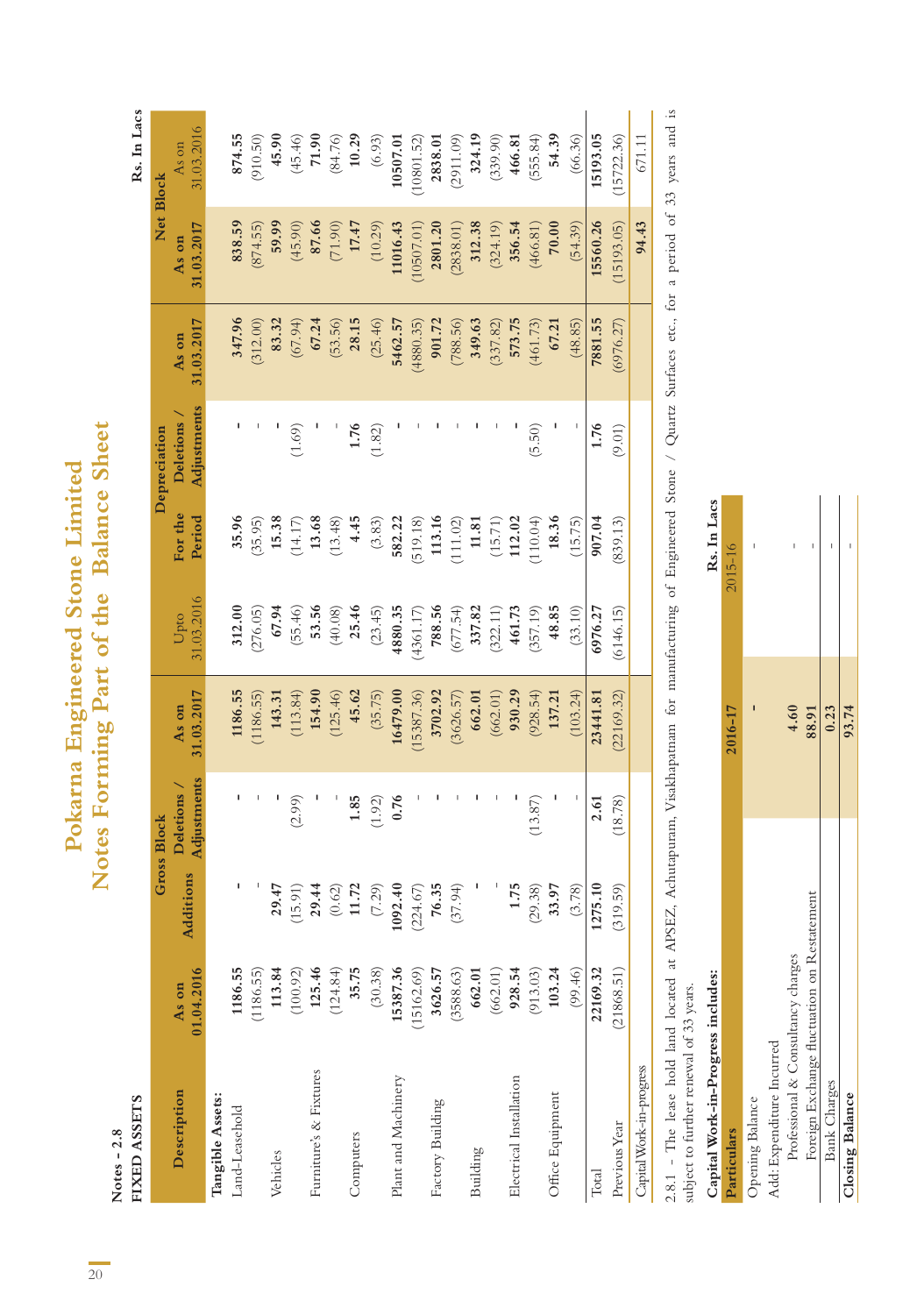#### **2.10 Inventories**

|                                                              | 31.03.2017 | 31.03.2016 |
|--------------------------------------------------------------|------------|------------|
| Raw Material                                                 | 691.65     | 819.33     |
| (includes in transit $Rs.9.65$ Lakhs (p.y. Rs. 11.42 Lakhs)) |            |            |
| Work-in-progress                                             | 1358.90    | 505.94     |
| Finished Goods                                               | 3229.29    | 2588.49    |
| Consumables, Stores & Spares                                 | 1074.64    | 904.97     |
| (includes in transit Rs.1.42 Lakhs (p.y.Rs.2.22 Lakhs))      |            |            |
| Packing Material                                             | 52.80      | 52.41      |
| (includes in transit Rs.0.23 Lakhs (p.y.Rs.Nil Lakhs))       |            |            |
| Total                                                        | 6407.28    | 4871.14    |

#### **2.11 Trade Receivables**

|                                               | 31.03.2017 | 31.03.2016 |
|-----------------------------------------------|------------|------------|
| Unsecured                                     |            |            |
| Outstanding for a period exceeding six months |            |            |
| Considered good                               | 155.38     | 294.47     |
| Doubtful                                      | 31.39      | 102.92     |
| Other receivables                             |            |            |
| Considered good                               | 4437.66    | 4294.58    |
|                                               | 4624.43    | 4691.97    |
| Less: Provision for doubtful debts            | 31.39      | 71.84      |
| Total                                         | 4593.04    | 4620.13    |

#### **2.11.1 Provisions**

| <b>Particulars</b>              | Carrying<br>amount as at<br><b>April 1,2016</b> | <b>Additional</b><br>Provisional<br>made during<br>the year | Amount<br>written off    | Amount<br>reversed<br>during the year during the year March 31, 2017 | Unused<br>as at |
|---------------------------------|-------------------------------------------------|-------------------------------------------------------------|--------------------------|----------------------------------------------------------------------|-----------------|
| Provision for<br>Doubtful Debts | 71.84                                           | $\qquad \qquad -$                                           | $\overline{\phantom{0}}$ | 40.45                                                                | 31.39           |

#### **2.12 Cash and Bank Balances**

|                                          | Non-current |            | Current    |            |
|------------------------------------------|-------------|------------|------------|------------|
|                                          | 31.03.2017  | 31.03.2016 | 31.03.2017 | 31.03.2016 |
| Cash and Cash Equivalents                |             |            |            |            |
| Balances with Banks in current accounts  |             |            | 695.36     | 414.02     |
| Deposits - Margin Money                  |             |            |            |            |
| with maturity less than three months     |             |            | 1360.95    | 132.59     |
| Cash in Hand                             |             |            | 0.75       | 0.25       |
|                                          |             |            | 2057.06    | 546.86     |
| Other Bank Balances                      |             |            |            |            |
| Deposits - Margin Money                  |             |            |            |            |
| with maturity for more than 3 months but |             |            | 109.95     | 74.39      |
| less than 12 months                      |             |            |            |            |
| with maturity for more than 12 months    | 5.00        | 24.07      |            |            |
| Amount disclosed under the head "Other   |             |            |            |            |
| Non-current Assets" (Note.2.13)          | (5.00)      | (24.07)    |            |            |
| Total                                    |             |            | 2167.01    | 621.25     |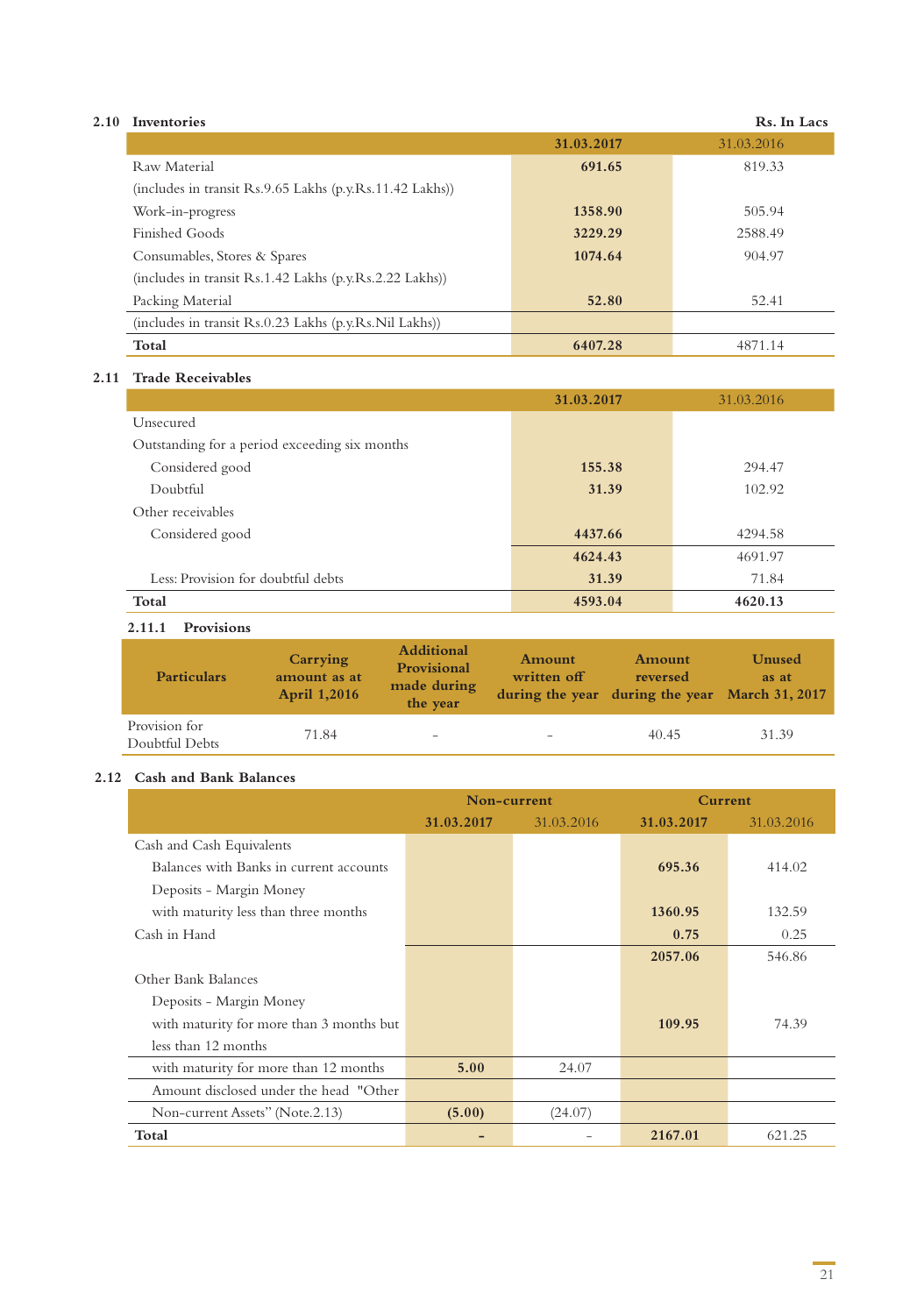# **2.12.1 Details of Specified Bank Notes (SBN) held and transacted during the period 08.11.2016 to 30.12.2016: Rs. In Lakhs**

|                                         | <b>Specified Bank</b> | Other | Total |
|-----------------------------------------|-----------------------|-------|-------|
| Closing cash in hand as on $08.11.2016$ | 0.04                  | 0.13  | 0.17  |
| (+) Permitted receipts                  |                       | 1.72  | 1.72  |
| (-) Permitted payments                  |                       | 1.58  | 1.58  |
| (-) Amount deposited in Banks           | 0.04                  | 0.03  | 0.07  |
| Closing cash in hand as on $30.12.2016$ |                       | 0.24  | 0.24  |

#### **2.13 Other Assets**

|                                                | 31.03.2017 | 31.03.2016 |
|------------------------------------------------|------------|------------|
| <b>Other Non- Current Assets</b>               |            |            |
| Non-current Bank Balances                      |            |            |
| Deposits with maturity for more than 12 months |            |            |
| Margin Money deposits                          | 5.00       | 24.07      |
| Interest accrued on fixed deposits             | 0.17       | 0.99       |
|                                                | 5.17       | 25.06      |
| <b>Other Current Assets</b>                    |            |            |
| Interest accrued on fixed deposits             | 9.68       | 5.08       |
| Total                                          | 9.68       | 5.08       |

#### **2.14 Revenue from Operations**

|                                  | 31.03.2017 | 31.03.2016 |
|----------------------------------|------------|------------|
| Sale of Products                 |            |            |
| Finished Goods (Quartz Surfaces) | 21875.72   | 20391.09   |
| Sale of Services                 | 336.62     |            |
|                                  |            |            |
| Revenue from Operations (Gross)  | 22212.34   | 20391.09   |

#### **2.15 Other Income**

|                                     | 31.03.2017 | 31.03.2016 |
|-------------------------------------|------------|------------|
| Interest income on                  |            |            |
| <b>Bank Deposits</b>                | 23.26      | 16.58      |
| Others                              | 7.82       | 5.02       |
| Scrap Sales                         | 52.12      | 17.11      |
| Miscellaneous Income                | -          | 0.39       |
| Provision written back              | 40.45      | 28.27      |
| Sundry Credit balances written back | 20.47      |            |
| Insurance claim                     | 38.03      |            |
| Profit on sale of Asset             | 0.06       | 5.61       |
| Foreign Exchange Gain               | 293.99     | 341.70     |
| Total                               | 476.20     | 414.68     |

#### **2.16 Cost of Raw Material and Components consumed**

**(Quartz, Chemicals etc.,)**

|                      | 31.03.2017 | 31.03.2016 |
|----------------------|------------|------------|
| <b>Opening Stock</b> | 819.33     | 403.96     |
| Add: Purchases       | 7458.84    | 6961.15    |
|                      | 8278.17    | 7365.11    |
| Less: Closing Stock  | 691.65     | 819.33     |
| Total                | 7586.52    | 6545.78    |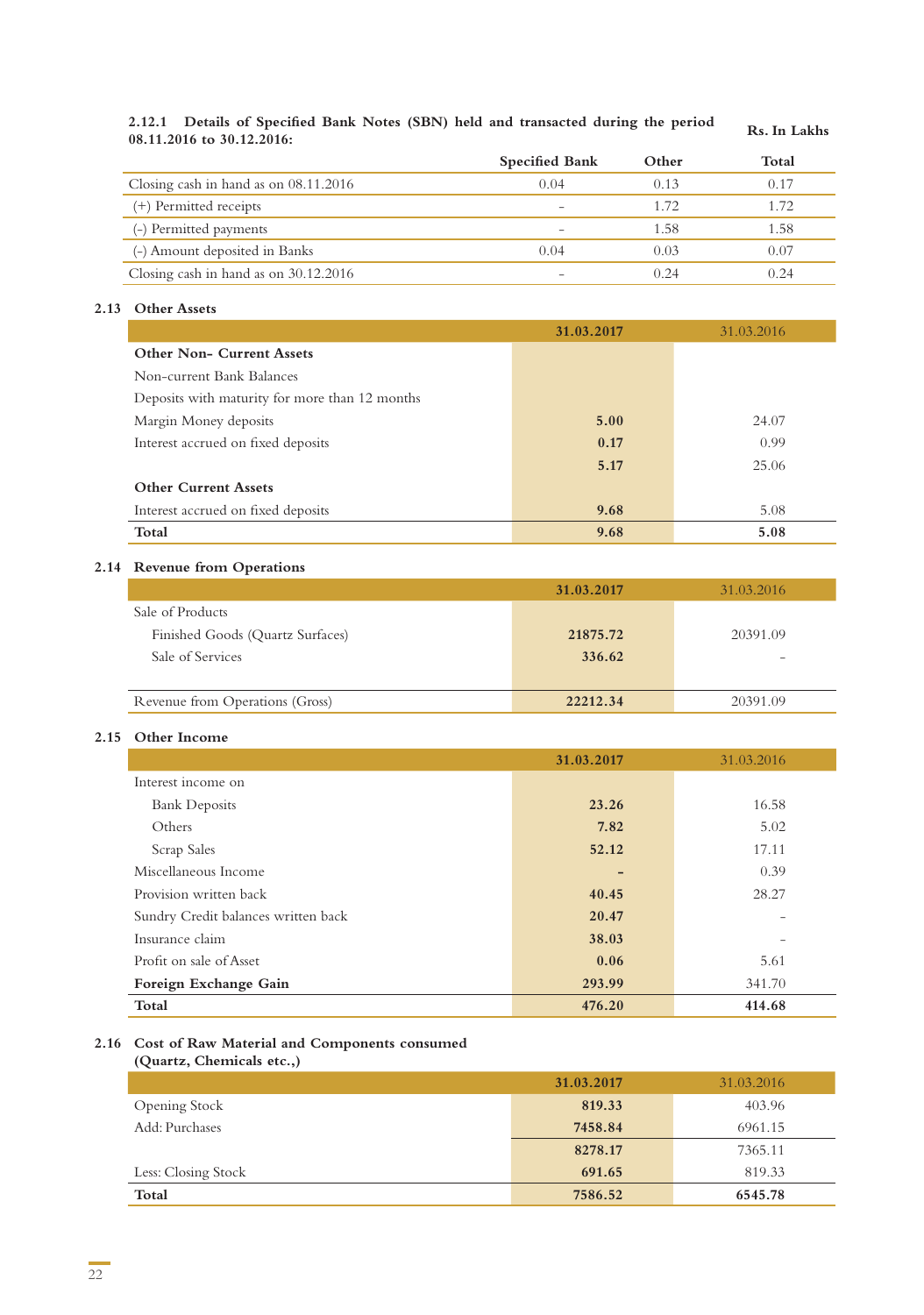#### **2.17 (Increase) / Decrease in Inventories**  (Duartz, Chemicals etc..) **Rs. In Lakhs**

| $\sqrt{2}$ was very convenience very, |            |            |
|---------------------------------------|------------|------------|
|                                       | 31.03.2017 | 31.03.2016 |
| <b>Opening Stock</b>                  |            |            |
| Finished Goods                        | 2588.49    | 2495.84    |
| Work-in-Process                       | 505.94     | 748.89     |
|                                       | 3094.43    | 3244.73    |
| Less: Closing Stock                   |            |            |
| Finished Goods                        | 3229.29    | 2588.49    |
| Work-in-Process                       | 1358.90    | 505.94     |
|                                       | 4588.19    | 3094.43    |
| Total                                 | (1493.76)  | 150.30     |

#### **2.17.1 Details of imported and indigenous raw materials, consumables, stores & spares consumed during the year:**

| Class of Goods                         |            | 31.03.2017 |               | 31.03.2016 |               |
|----------------------------------------|------------|------------|---------------|------------|---------------|
|                                        |            | Value      | $\frac{0}{0}$ | Value      | $\frac{0}{0}$ |
|                                        | Imported   | 684.43     | 9.02          | 518.00     | 7.91          |
| Raw Material                           | Indigenous | 6902.09    | 90.98         | 6027.78    | 92.09         |
|                                        | Total      | 7586.52    | 100.00        | 6545.78    | 100.00        |
| Consumables, Stores &<br><b>Spares</b> | Imported   | 1215.93    | 68.03         | 1187.05    | 65.78         |
|                                        | Indigenous | 571.44     | 31.97         | 617.44     | 34.22         |
|                                        | Total      | 1787.37    | 100.00        | 1804.49    | 100.00        |

#### **2.18 Employee Benefits Expense**

|                                       | 31.03.2017 | 31.03.2016 |
|---------------------------------------|------------|------------|
| Salaries, Wages, Bonus and Allowances | 937.04     | 652.47     |
| Contribution to Provident Fund        | 46.55      | 41.71      |
| <b>Retirement Benefits</b>            | 41.96      | 38.60      |
| Staff Welfare Expenses                | 90.14      | 61.33      |
| Total                                 | 1115.69    | 794.11     |

#### **2.18.1 Employee Benefits**

|                                           | 31.03.2017 | 31 03 2016 |
|-------------------------------------------|------------|------------|
| Defined Contribution Plan                 |            |            |
| Employer's contribution to Provident Fund | 41.91      | 41 71      |
| Defined Benefit Plan                      |            |            |

The present value of Gratuity obligation is determined based on actuarial valuation using the Projected Unit Credit Method, which recognizes each period of service as giving rise to additional unit of employee benefit entitlement and measures each unit separately to build up the final obligation. The obligation for Compensated Absence is recognized in the same manner as gratuity.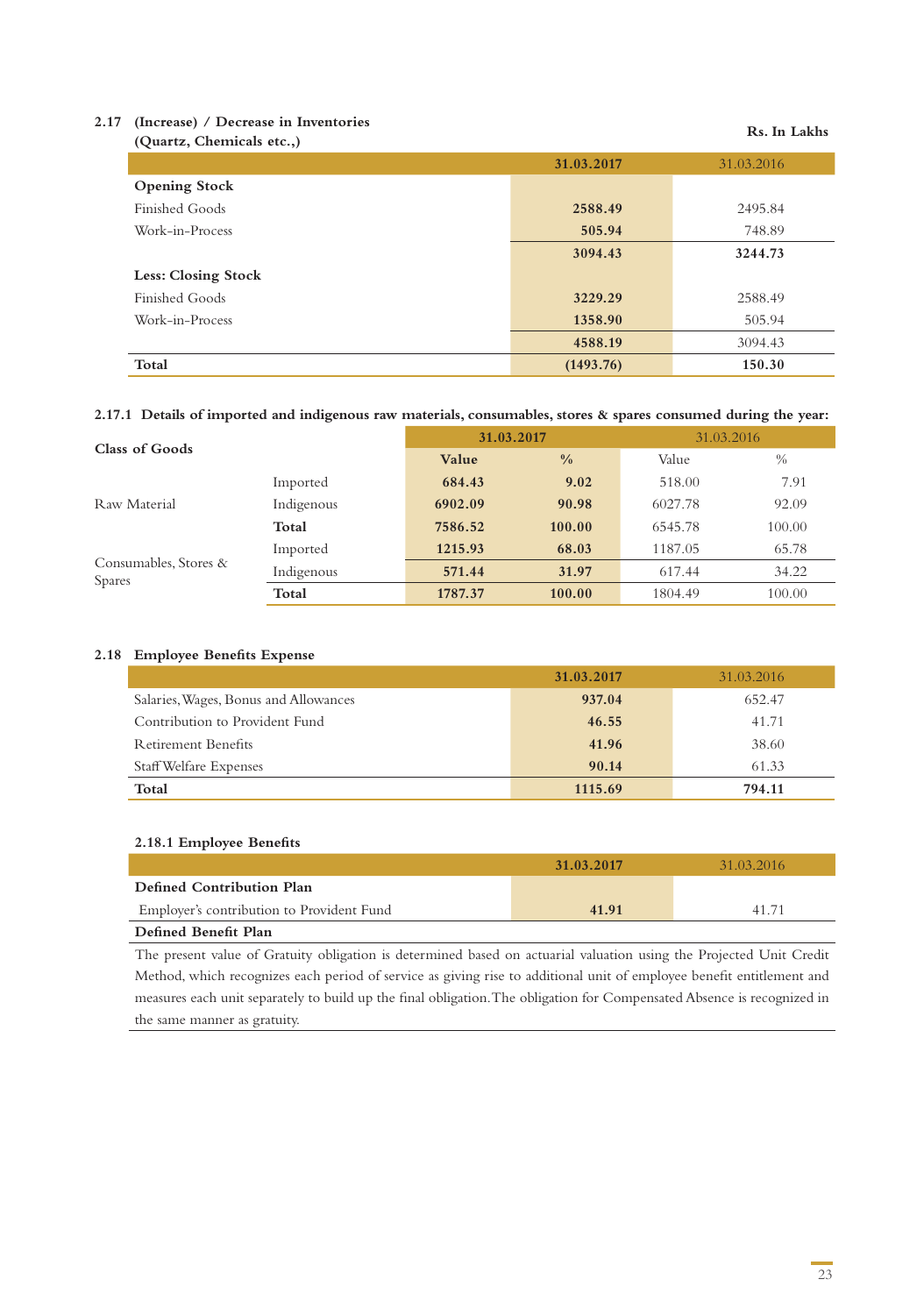|               |                                                                                                                  |                          |                |                            | Rs. In Lacs    |
|---------------|------------------------------------------------------------------------------------------------------------------|--------------------------|----------------|----------------------------|----------------|
|               |                                                                                                                  | Gratuity                 |                | <b>Compensated Absence</b> |                |
|               |                                                                                                                  |                          | (Unfunded)     |                            | (Unfunded)     |
|               | <b>Particulars</b>                                                                                               | <b>Year Ended</b>        | Year Ended     | <b>Year Ended</b>          | Year Ended     |
|               |                                                                                                                  | 31.03.2017               | 31.03.2016     | 31.03.2017                 | 31.03.2016     |
| a)            | Reconciliation of opening and<br>closing balances of the present<br>value of the Projected Benefit<br>Obligation |                          |                |                            |                |
|               | Projected Benefit Obligation                                                                                     |                          |                |                            |                |
|               | at Beginning of year                                                                                             | 48.89                    | 19.63          | 14.08                      | 5.66           |
|               | Current service cost                                                                                             | 13.84                    | 6.70           | 11.01                      | 5.68           |
|               | Past Service Cost                                                                                                | $\overline{\phantom{0}}$ |                |                            |                |
|               | Interest cost                                                                                                    | 3.61                     | 1.51           | 1.03                       | 0.42           |
|               | Actuarial(Gain)/Loss                                                                                             | 6.33                     | 21.37          | 6.14                       | 2.92           |
|               | Benefits paid                                                                                                    | (1.12)                   | (0.32)         | (0.60)                     | (0.60)         |
|               | Projected Benefit Obligation at<br>year end                                                                      | 71.55                    | 48.89          | 31.66                      | 14.08          |
| $\mathbf{b}$  | Reconciliation of fair value of                                                                                  |                          |                |                            |                |
|               | assets and Obligation                                                                                            |                          |                |                            |                |
|               | Fair value of Plan assets                                                                                        | N.A                      | N.A            | N.A                        | N.A            |
|               | Present value of Projected Benefit<br>obligation                                                                 | 71.55                    | 48.89          | 31.66                      | 14.08          |
|               | Amount recognized in Balance<br>Sheet                                                                            | (71.55)                  | (48.89)        | (31.66)                    | (14.08)        |
| $\mathbf{c})$ | Expenses recognized during                                                                                       |                          |                |                            |                |
|               | the year Under the head                                                                                          |                          |                |                            |                |
|               | "Personnel Costs".                                                                                               |                          |                |                            |                |
|               | Current service cost                                                                                             | 13.84                    | 6.70           | 11.01                      | 5.68           |
|               | Interest cost                                                                                                    | 3.61                     | 1.51           | 1.03                       | 0.42           |
|               | Past Service Cost                                                                                                |                          |                |                            |                |
|               | Expected return on Plan Assets                                                                                   |                          |                |                            |                |
|               | Actuarial(Gain)/Loss                                                                                             | 6.33                     | 21.37          | 6.14                       | 2.92           |
|               | Income(-)/Expenses(+) recognized                                                                                 | 23.78                    | 29.58          | 18.18                      | 9.02           |
|               | in the statement of Profit & Loss                                                                                |                          |                |                            |                |
| d)            | <b>Actuarial Assumptions</b>                                                                                     | $2006 - 08$              | 2006-08        | 2006-08                    | 2006-08        |
|               | Mortality Table (L.I.C)                                                                                          | (Ultimate)               | (Ultimate)     | (Ultimate)                 | (Ultimate)     |
|               | Discount rate (per annum)                                                                                        | 6.69%                    | 7.46%          | 6.69%                      | 7.46%          |
|               | Rate of escalation in salary (per                                                                                |                          |                |                            |                |
|               | annum)                                                                                                           | 8.00%                    | 8.00%          | 8.00%                      | 8.00%          |
|               | <b>Attrition Rate</b>                                                                                            | $0 - 5 - 10\%$           | $1 - 5 - 5\%$  | $0-5 - 10%$                | $1 - 5 - 5 \%$ |
|               |                                                                                                                  | $5 - 10 - 5\%$           | $5 - 40 - 0\%$ | $5-10 - 5%$                | $5 - 40 - 0\%$ |

**e)** The estimates of future salary increases, considered in actuarial valuation, take into account inflation, seniority, promotion and other relevant factors.

**10 - 40 - 2%** --- **10 - 40 - 2%** ---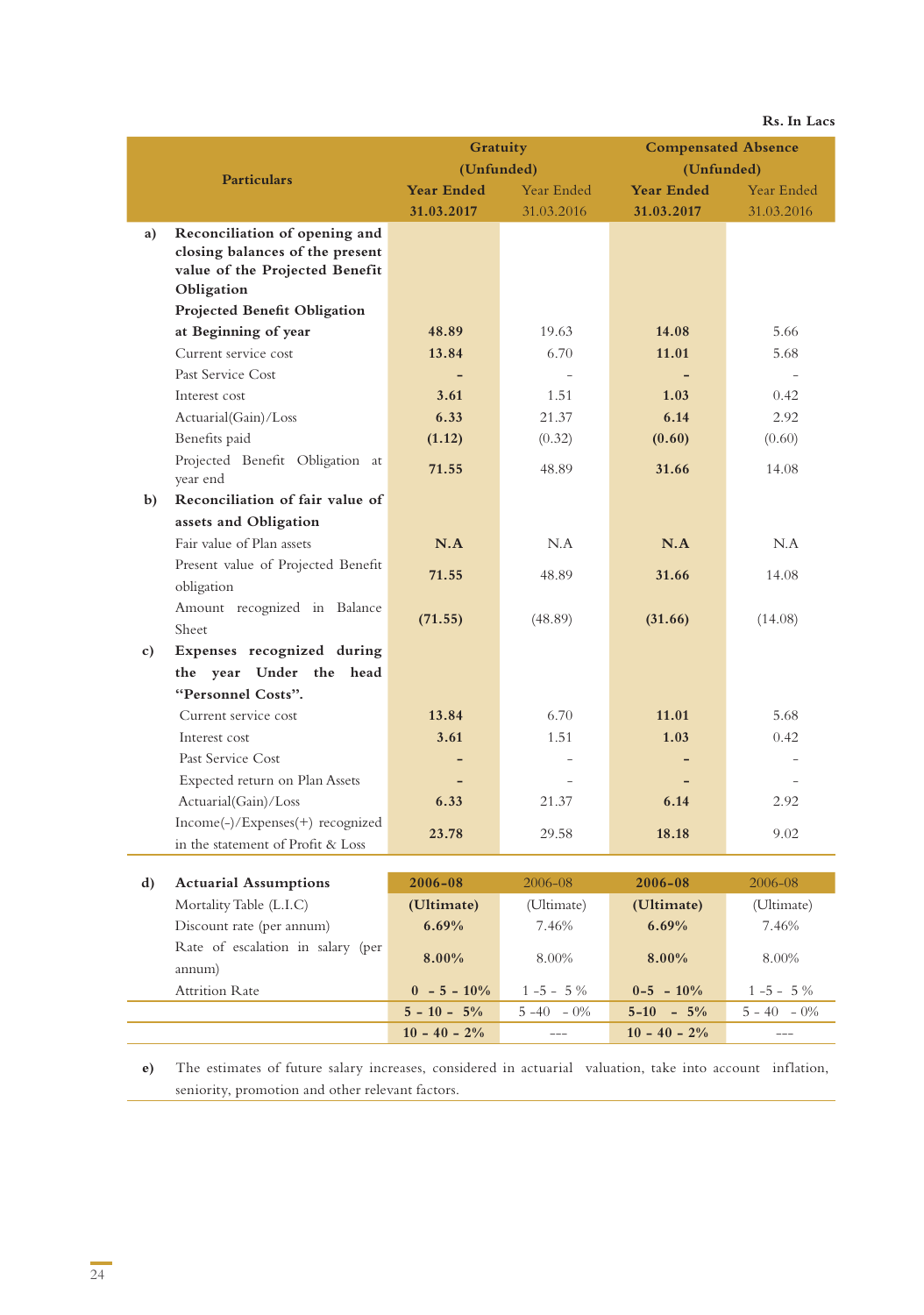| 2.19 Other Expenses            |            | Rs. In Lacs |
|--------------------------------|------------|-------------|
|                                | 31.03.2017 | 31.03.2016  |
| Consumption of Stores & Spares | 1787.37    | 1804.49     |

|                                                   | 31.03.2017 | 31.03.2016 |
|---------------------------------------------------|------------|------------|
| Consumption of Stores & Spares                    | 1787.37    | 1804.49    |
| Processing expenses                               | 340.33     | 44.48      |
| Power and Fuel                                    | 514.97     | 561.48     |
| Repairs and Maintenance:-                         |            |            |
| - Plant and Machinery                             | 64.75      | 80.67      |
| - Building                                        | 20.25      | 45.70      |
| - Others                                          | 16.05      | 4.58       |
| Lease Rent                                        | 11.86      | 11.86      |
| Rent                                              | 67.94      | 26.11      |
| Rates and Taxes                                   | 24.57      | 28.82      |
| Insurance                                         | 102.42     | 96.84      |
| Communication Charges                             | 13.76      | 12.67      |
| Printing & Stationery                             | 15.95      | 10.39      |
| Travelling & Conveyance Expenses                  | 69.81      | 32.21      |
| <b>Electricity Charges</b>                        | 12.93      | 7.66       |
| Vehicle Maintenance                               | 44.58      | 32.74      |
| <b>Auditors Remuneration</b>                      | 11.80      | 6.16       |
| Legal and Professional Charges                    | 173.83     | 88.01      |
| <b>Directors Sitting Fees</b>                     | 5.11       | 3.83       |
| Donations                                         |            | 5.00       |
| Corporate Social Responsibility Activity Expenses | 20.00      |            |
| Carriage Outwards                                 | 589.91     | 205.13     |
| Discounts and Claims                              | 102.99     | 51.97      |
| <b>Business Promotion Expenses</b>                | 346.23     | 266.63     |
| Bad Debts written off                             | 15.91      | ÷          |
| Provision for Warranties                          | 193.53     | 172.78     |
| Packing Material                                  | 258.86     | 214.31     |
| Fee & Subscriptions                               | 6.83       | 2.32       |
| Sales Tax                                         | 14.06      | 27.56      |
| <b>Bank Charges</b>                               | 78.90      | 100.27     |
| Loss on sale of assets                            |            | 0.67       |
| Miscellaneous Expenses                            | 6.20       | 3.08       |
| Total                                             | 4931.70    | 3948.42    |

#### **2.19.1 Auditors Remuneration**

|                        | 31.03.2017 | 31.03.2016 |
|------------------------|------------|------------|
| <b>Particulars</b>     |            |            |
| <b>Statutory Audit</b> | 7.50       | 3.50       |
| Tax Audit              | 1.25       | 0.75       |
| Certification          | 2.93       | 1.82       |
| Out of pocket expenses | 0.12       | 0.09       |

#### **2.20 Depreciation & Amortization**

|                                 | 31,03,2017 | 31.03.2016 |
|---------------------------------|------------|------------|
| Depreciation on tangible assets | 907.04     | 839.14     |
| Total                           | 907.04     | 839.14     |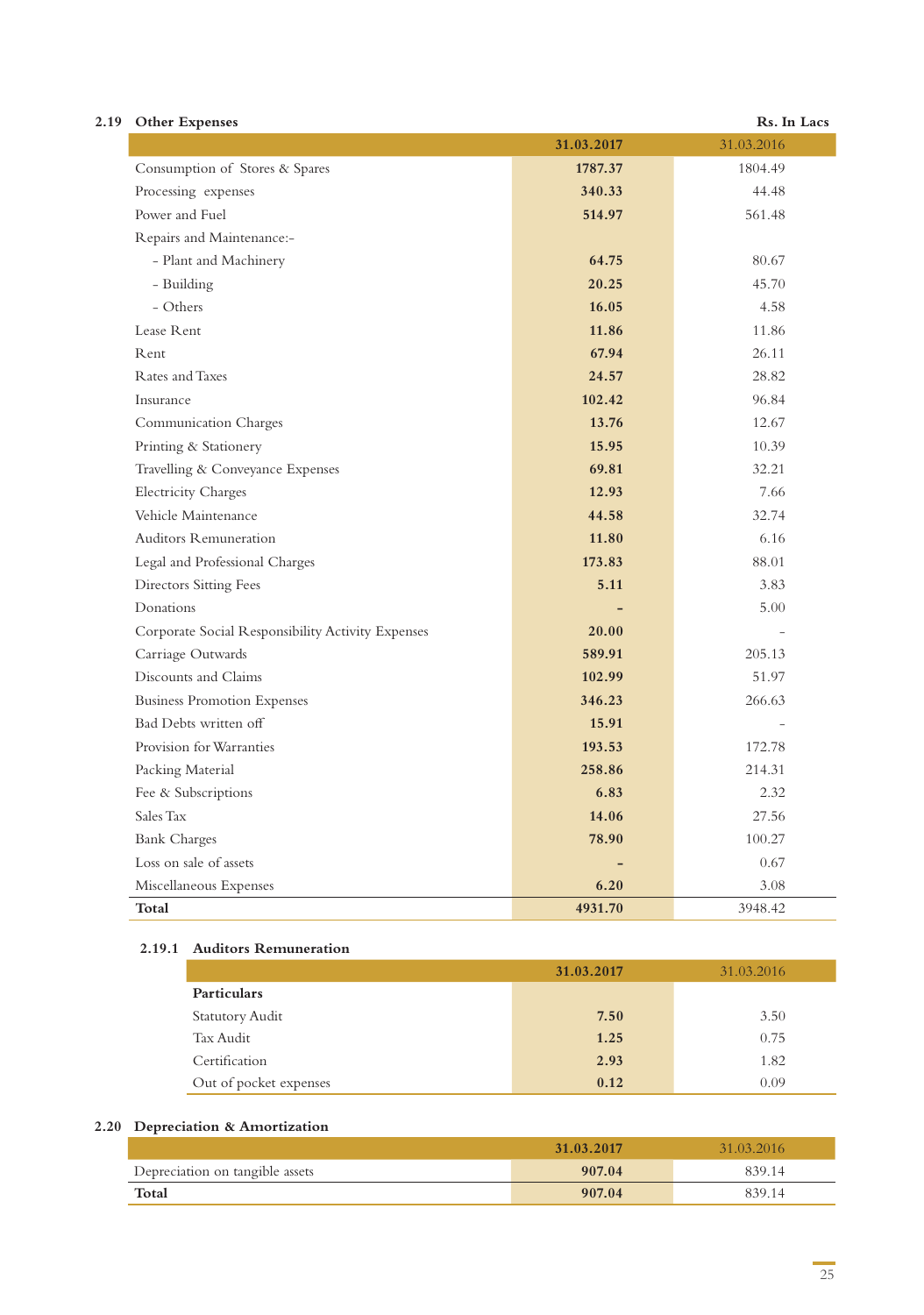#### **2.21 Finance Costs Rs. In Lacs**

|                            | 31.03.2017 | 31.03.2016 |
|----------------------------|------------|------------|
| Interest on Borrowings:    |            |            |
| - Banks                    | 1386.36    | 1304.09    |
| - Others                   | 979.77     | 1296.35    |
| Interest on Taxes / Duties | 40.85      | 26.39      |
| Interest on Debentures     | 58.09      | 64.74      |
| Total                      | 2465.07    | 2691.57    |

#### **2.22 Extra-ordinary Item - Expense**

The company has opted to exit from the CDR mechanism during the previous year and agreed to pay recompense amount of Rs.1751.95 lacs to the respective banks, which has been provided for in the books and disclosed separately as an Exceptional Item - expense, in the financial statements in the year 2015-16.

#### **2.23 Contingent Liabilities not provided for**

| <b>Particulars</b>                                                                                                                                                                                                                                                                                                                                                                                                                                     | 31.03.2017 | 31.03.2016 |
|--------------------------------------------------------------------------------------------------------------------------------------------------------------------------------------------------------------------------------------------------------------------------------------------------------------------------------------------------------------------------------------------------------------------------------------------------------|------------|------------|
| Letter of Credits outstanding<br>a)                                                                                                                                                                                                                                                                                                                                                                                                                    | 121.33     | 72.13      |
| <b>Bank Guarantees</b><br>b)                                                                                                                                                                                                                                                                                                                                                                                                                           | 10.00      |            |
| Claims against the Company / disputed liabilities not acknowledged as debts:<br>$\mathcal{C}$ )                                                                                                                                                                                                                                                                                                                                                        |            |            |
| Fuel Surcharge adjustment (FSA) claim to the extent billed by Power<br>(1)<br>distribution Companies of AP.                                                                                                                                                                                                                                                                                                                                            |            | 0.85       |
| Other Claims<br>(11)                                                                                                                                                                                                                                                                                                                                                                                                                                   | 26.93      | 26.93      |
| In view of the amendment in The Payment of Bonus Act, 1965 notified on<br>(111)<br>1 January 2016, which was effective retrospectively from 1st April, 2014, the<br>company on the legal advice has decided not to consider it on account of<br>the interim order dated 26th April, 2016 of Hon'ble Andhra Pradesh High<br>Court allowing stay on the amendment with retrospective effect till the<br>time its constitutional validity is established. | 32.83      | 32.83      |

d) The Visakhapatnam unit of the Company is registered as SEZ Unit and is exempted from Customs, Central Excise and certain duties and levies on imported and indigenous capital goods and raw materials and stores & spares. The Company has executed a legal undertaking for obligations regarding proper utilization and accountal of goods, including capital goods, stores & spares, raw materials, components and consumables including fuels, imported or procured duty free and regarding achievement of positive net foreign exchange earning. As on 31st March,2017, the Company has a positive Net Foreign Exchange Earning, as defined in the SEZ Act,2005.

#### **2.24 Capital Commitments**

| Particulars                                               | 31,03,2017 | 31.03.2016 |  |
|-----------------------------------------------------------|------------|------------|--|
| Estimated amount of contracts remaining to be executed on | 14891.75   | 140.45     |  |
| Capital Account not provided for                          |            |            |  |

#### **2.25 Financial and Derivative Instruments**

|                                                                | 31.03.2017 | 31.03.2016 |
|----------------------------------------------------------------|------------|------------|
| Foreign currency exposure that are not hedged by derivative or | 6079.22    | 3601.04    |
| forward contracts as on 31st March                             |            |            |

#### **2.26 Deferred Tax**

| <b>Particulars</b>                   | 31.03.2017 | 31.03.2016 |
|--------------------------------------|------------|------------|
| Deferred Tax Asset                   |            |            |
| Others                               |            | 640.91     |
| Total                                |            | 640.91     |
| Deferred Tax Liabilities             |            |            |
| Depreciation                         | 168.20     | 175.84     |
| Provision for Debtors                | 14.00      | 9.16       |
| Carryover Losses                     | 780.81     | 882.16     |
| Others                               | 164.72     |            |
| Total                                | 1127.73    | 1067.16    |
| Net Deferred Tax Asset / (Liability) | (1127.73)  | (426.25)   |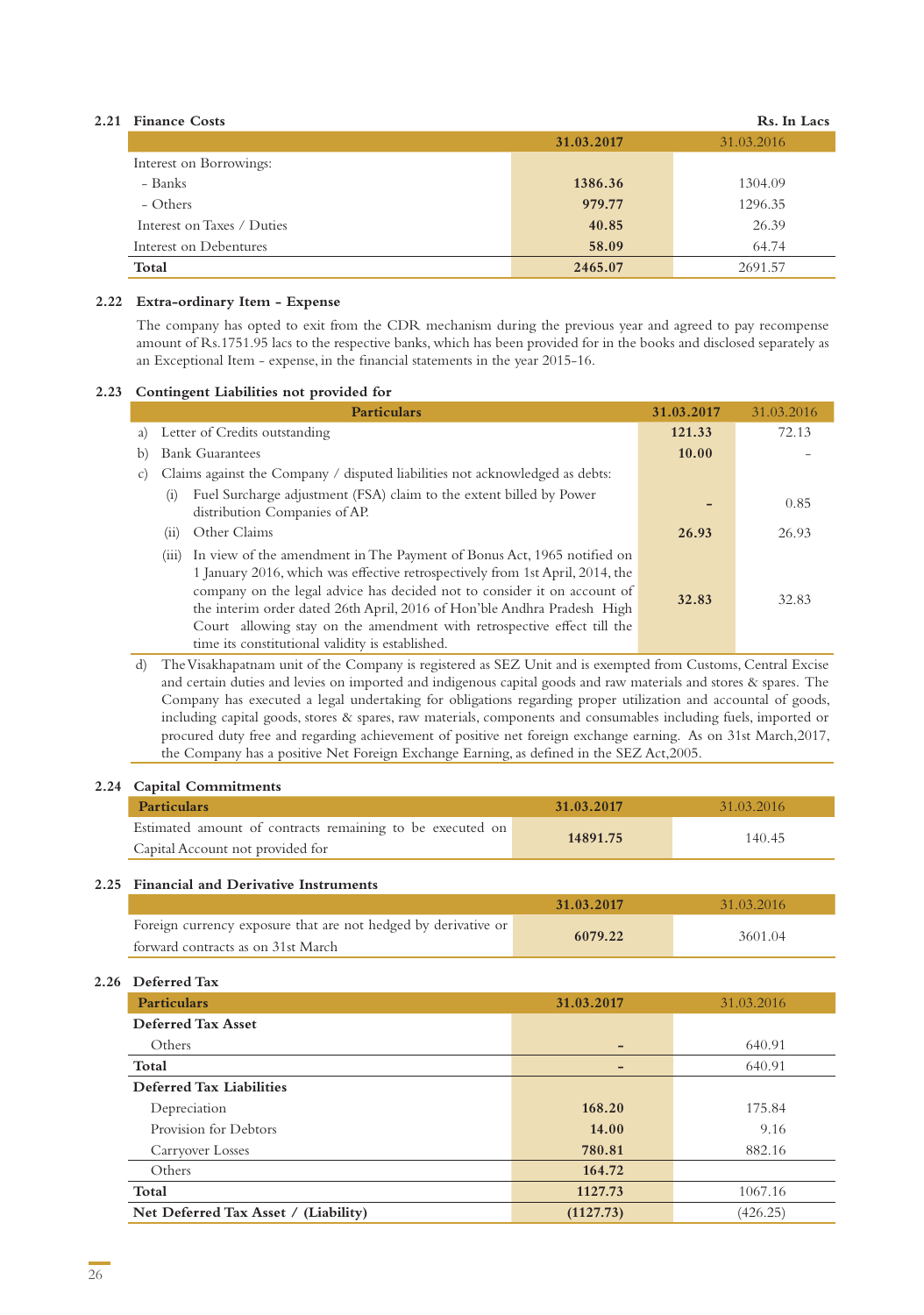#### **2.27 Related Party Disclosures :**

As per Accounting Standard 18, the disclosures of transactions with the related parties are given below: (i) List of related parties where control exists and related parties with whom transactions have taken place and relationships:

- **a)** Enterprises where control exists: There are no subsidiary companies where control exists
- **b)** Names of the Associates: Pokarna Fabrics Pvt Limited, Pokarna Fashions Pvt Limited, Pokarna Marketing Pvt Limited, Southend, Southend Extension
- **c)** Names of Key Management Personnel Gautam Chand Jain, Rahul Jain, Apurva Jain
- **d)** Names of Relatives

Prakash Chand Jain, Ashok Chand Jain, Raaj Kumar Jain, Vidya Jain, Rekha Jain, Anju Jain, Ritu Jain,Chaya Jain, Pratik Jain, Neha Jain, Nidhi Jain, Gautam Chand Jain (HUF), Prakash Chand Jain (HUF), Ashok Chand Jain (HUF)

| (ii) Transactions during the year with related parties : |                          |                                |                          | Rs. In Lacs  |
|----------------------------------------------------------|--------------------------|--------------------------------|--------------------------|--------------|
| <b>Nature of the Transaction</b>                         | <b>Associates</b>        | Key<br>Management<br>Personnel | <b>Relatives</b>         | <b>Total</b> |
| Purchases                                                |                          |                                |                          |              |
| Goods and Services, net                                  | 0.57                     |                                |                          | 0.57         |
|                                                          | (0.23)                   |                                |                          | (0.23)       |
| <b>Sales</b>                                             |                          |                                |                          |              |
| Goods and Services, net                                  | $\qquad \qquad -$        |                                | ٠                        |              |
|                                                          | (2.00)                   |                                |                          | (2.00)       |
| <b>Expenses</b>                                          |                          |                                |                          |              |
| Remuneration                                             |                          | 76.72                          |                          | 76.72        |
|                                                          | $\overline{\phantom{a}}$ |                                |                          |              |
| Rent                                                     |                          |                                | 68.08                    | 68.08        |
|                                                          | $\overline{\phantom{0}}$ |                                | (26.11)                  | (26.11)      |
| Interest                                                 | 602.84                   | 307.22                         | 69.31                    | 979.37       |
|                                                          | (592.11)                 | (316.70)                       | (108.71)                 | (1017.52)    |
| <b>Sitting Fees</b>                                      | $\qquad \qquad -$        | $\qquad \qquad -$              | 0.70                     | 0.70         |
|                                                          |                          |                                | (0.40)                   | (0.40)       |
| Loans & Advances and Rent Deposit                        |                          |                                |                          |              |
| Loans & Advances taken                                   | -                        |                                | 100.00                   | 100.00       |
|                                                          | -                        |                                |                          |              |
| Rent Deposit given                                       |                          |                                | 63.87                    | 63.87        |
|                                                          |                          |                                | $\overline{\phantom{a}}$ |              |
| Oustandings                                              |                          |                                |                          |              |
| Payables                                                 | 4837.76                  | 2455.09                        | 188.42                   | 7481.27      |
|                                                          | (4295.21)                | (2247.43)                      | (757.13)                 | (7299.77)    |
| Rent deposits - receivable                               | $\overline{\phantom{0}}$ |                                | 81.15                    | 81.15        |
|                                                          | $\overline{\phantom{0}}$ | $\equiv$                       | (17.29)                  | (17.29)      |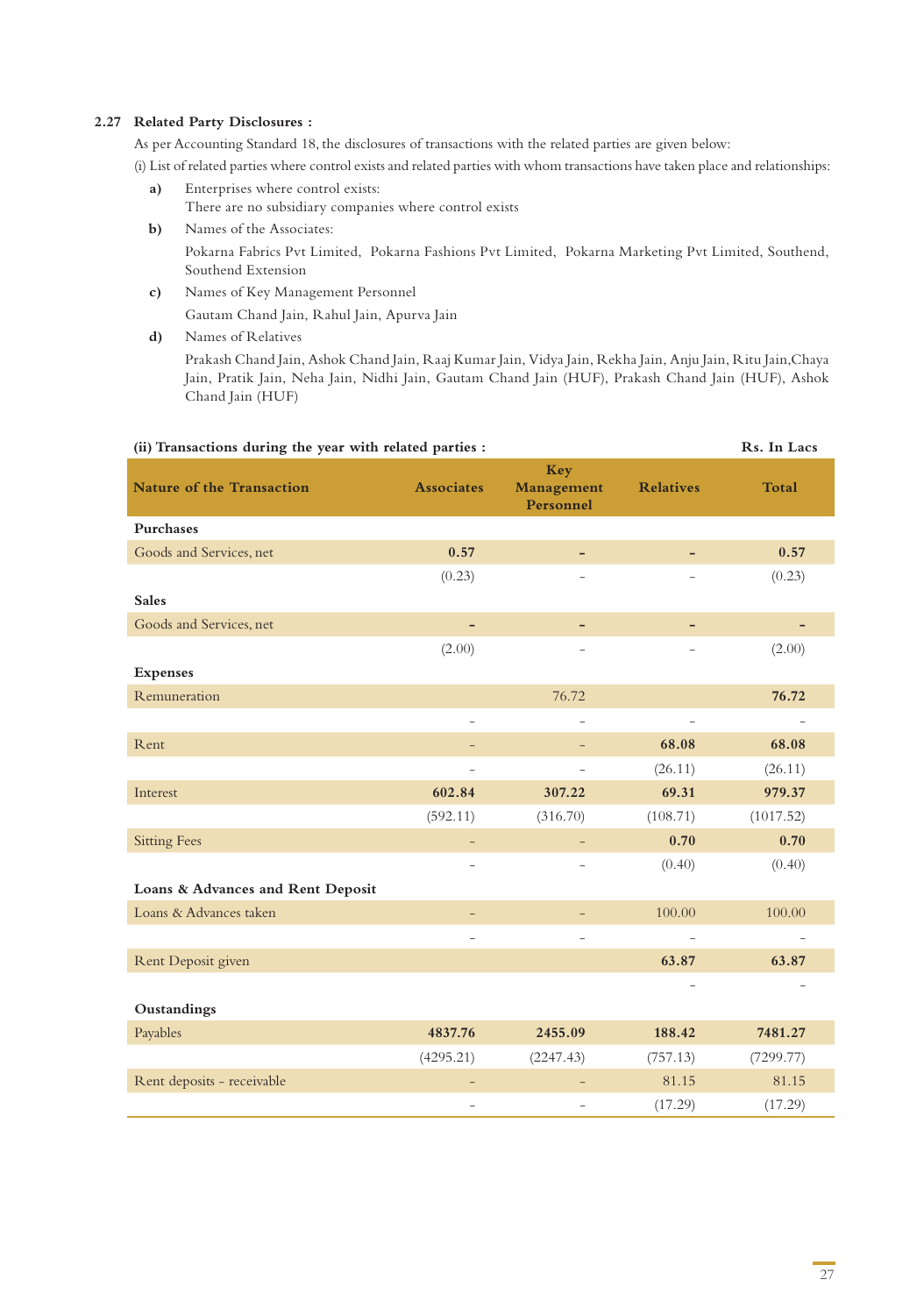|              | Disclosure in respect of material related party transactions during the year: | Rs. In Lacs              |         |             |
|--------------|-------------------------------------------------------------------------------|--------------------------|---------|-------------|
| S.No         | Particulars                                                                   | Relationship             | 2016-17 | $2015 - 16$ |
| $\mathbf{1}$ | <b>Purchases</b>                                                              |                          |         |             |
|              | Goods and Services, net                                                       |                          |         |             |
|              | Pokarna Fabrics Pvt Limited                                                   | Associate                | 0.57    | 0.23        |
| 2            | <b>Sales</b>                                                                  |                          |         |             |
|              | Goods and Services, net                                                       |                          |         |             |
|              | Pokarna Fashions Pvt Limited                                                  | Associate                |         | 2.00        |
| 3            | <b>Expenses</b>                                                               |                          |         |             |
|              | Remuneration                                                                  |                          |         |             |
|              | Gautam Chand Jain                                                             | Key Management Personnel | 76.72   |             |
|              | Rent                                                                          |                          |         |             |
|              | Rekha Jain                                                                    | Relative                 | 16.13   | 15.99       |
|              | Ashok Chand Jain (HUF)                                                        | Relative                 | 13.03   | 5.41        |
|              | Anju Jain                                                                     | Relative                 | 5.69    | 4.71        |
|              | Gautam Chand Jain (HUF)                                                       | <b>R</b> elative         | 16.29   |             |
|              | Prakash Chand Jain (HUF)                                                      | Relative                 | 16.94   |             |
|              | Interest                                                                      |                          |         |             |
|              | Pokarna Fabrics Pvt Limited                                                   | Associate                | 482.13  | 473.75      |
|              | Pokarna Marketing Pvt Limited                                                 | Associate                | 120.71  | 118.36      |
|              | Gautam Chand Jain                                                             | Key Management Personnel | 184.02  | 193.54      |
|              | Rahul Jain                                                                    | Key Management Personnel | 123.20  | 123.16      |
|              | Prakash Chand Jain                                                            | Relative                 | 69.31   | 108.71      |
|              | <b>Sitting Fee</b>                                                            |                          |         |             |
|              | Prakash Chand Jain                                                            | Relative                 | 0.70    | 0.40        |
| 4            | Loans & Advances                                                              |                          |         |             |
|              | <b>Loans Received</b>                                                         |                          |         |             |
|              | Prakash Chand Jain                                                            | Relative                 | 100.00  |             |
| 5            | <b>Rent Deposit given</b>                                                     |                          |         |             |
|              | Rekha Jain                                                                    | Relative                 | 14.04   |             |
|              | Anju Jain                                                                     | Relative                 | 4.95    |             |
|              | Ashok Chand & Sons                                                            | Relative                 | 11.34   |             |
|              | Gautam Chand Jain (HUF)                                                       | Relative                 | 16.44   |             |
|              | Prakash Chand Jain (HUF)                                                      | Relative                 | 17.10   |             |
| 6            | Outstanding's                                                                 |                          |         |             |
|              | Payables                                                                      |                          |         |             |
|              | Pokarna Fabrics Pvt Limited                                                   | Associate                | 3869.03 | 3435.12     |
|              | Pokarna Marketing Pvt Limited                                                 | Associate                | 968.73  | 860.09      |
|              | Gautam Chand Jain                                                             | Key Management Personnel | 1489.51 | 1339.93     |
|              | Rahul Jain                                                                    | Key Management Personnel | 965.58  | 907.50      |
|              | Prakash Chand Jain                                                            | Relative                 | 188.42  | 757.13      |
|              | Rent deposits given                                                           |                          |         |             |
|              | Rekha Jain                                                                    | Relative                 | 16.48   | 2.44        |
|              | Ashok Chand Jain (HUF)                                                        | Relative                 | 11.34   |             |
|              | Anju Jain                                                                     | Relative                 | 19.80   | 14.85       |
|              | Gautam Chand Jain (HUF)                                                       | Relative                 | 16.44   |             |
|              | Prakash Chand Jain (HUF)                                                      | Relative                 | 17.09   |             |

Expenses towards gratuity and leave encashment provisions are determined actuarially on an overall Company basis at the end of each year and, accordingly, have not been considered in the above information.